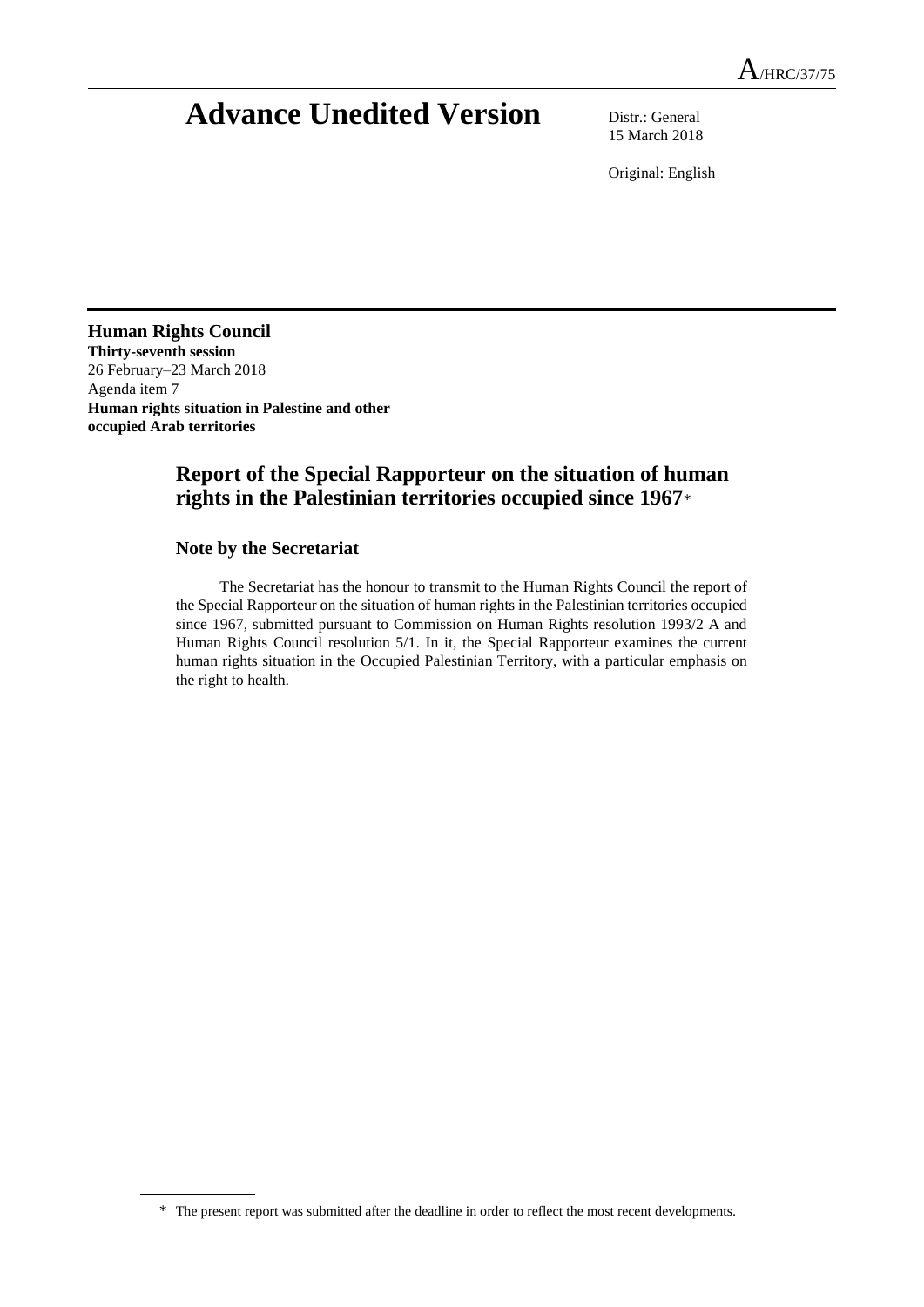# **I. Introduction**

1. The present report is submitted by the current Special Rapporteur to the Human Rights Council pursuant to Commission on Human Rights resolution 1993/2 A and Human Rights Council resolution 5/1.

2. The Special Rapporteur would like to draw attention once again to the fact that he has not been granted access to the Occupied Palestinian Territory, nor have his requests to meet with the Permanent Representative of Israel to the United Nations been accepted. The Special Rapporteur re-emphasizes that an open dialogue with all parties is an essential element of his work in support of the protection and promotion of human rights. He further notes that access to the Occupied Palestinian Territory is a key element in the development of a comprehensive understanding of the human rights situation on the ground. While he does wish to recognize the exemplary work of experienced and competent civil society organizations, which provides an excellent basis for his work, he laments the lack of opportunity to meet with many of these groups due both to his exclusion from the territory and to the barriers many individuals face should they seek exit permits from the Israeli authorities, particularly from Gaza.

3. The present report is based primarily on written submissions and consultations with civil society representatives, victims, witnesses and United Nations representatives. The Special Rapporteur undertook his second annual mission to the region, to Amman, Jordan from 15-19 May 2017. In addition, in January 2018 he held several consultations with civil society by videoconference and received a number of written submissions, in particular related to the right to health.

4. In the present report, the Special Rapporteur focuses on the human rights and humanitarian law violations committed by Israel, in accordance with his mandate. <sup>1</sup> As the occupying Power, Israel has the legal obligation to ensure respect for and protection of the rights of Palestinians within its control.<sup>2</sup> The mandate of the Special Rapporteur thus focuses on the responsibilities of the occupying Power, although he notes that human rights violations by any State or non-State actor are deplorable and only hinder the prospects for peace.

5. The Special Rapporteur wishes to express his appreciation for the full cooperation with his mandate extended by the Government of the State of Palestine. The Special Rapporteur also wishes to extend his thanks once again to all those who travelled to Amman in May 2017 to meet with him and to those who were unable to travel but made written or oral submissions. The Special Rapporteur acknowledges the essential work being done and efforts undertaken by civil society organizations and human rights defenders to create an environment in which human rights are respected and violations of human rights and international humanitarian law are not committed with impunity and without witnesses. The Special Rapporteur will continue to support this work as much as possible.

6. The present report is set out in two parts. First, it provides an overview of the current human rights situation in the Occupied Palestinian Territory. This discussion, while not exhaustive, aims to highlight those human rights concerns the Special Rapporteur has identified as particularly pressing, with a focus on the human rights situation of children in the West Bank and in Gaza. In the second part of the report, the Special Rapporteur examines the right to health, with a particular focus on the increasingly dire humanitarian crisis in Gaza. It must be emphasized that the conditions in Gaza have been described as unliveable for many years now, and the people of Gaza have no choice but to persevere. The impact of the blockade on their right to health is explored in detail in this report.

<sup>&</sup>lt;sup>1</sup> As specified in the mandate of the Special Rapporteur set out in resolution 1993/2.

<sup>&</sup>lt;sup>2</sup> See Geneva Convention relative to the Protection of Civilian Persons in Time of War (Fourth Geneva Convention), art. 47.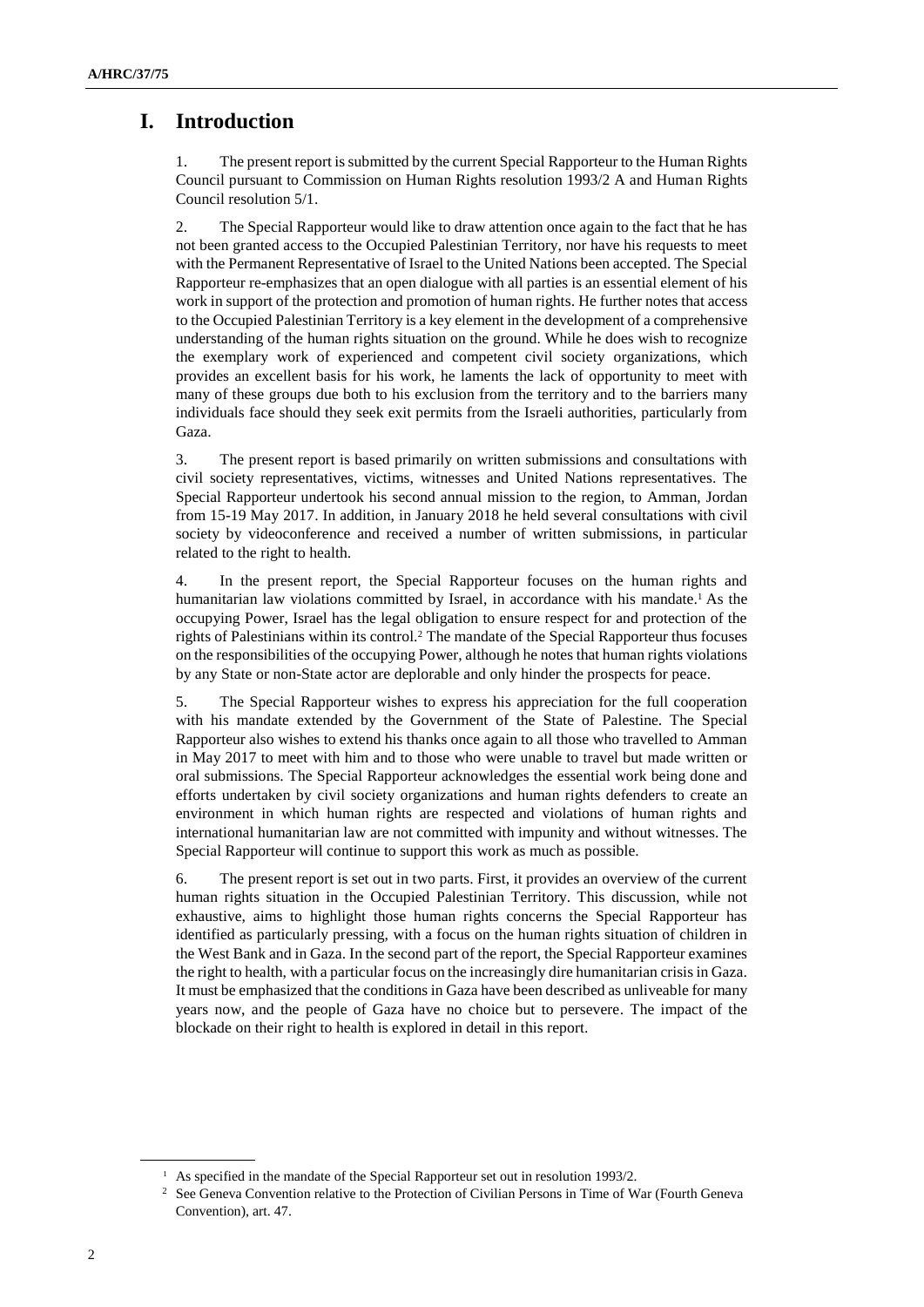# **II. Current human rights situation**

7. Since the Rapporteur's previousreport to the Human Rights Council, the human rights situation in the Occupied Palestinian Territory has continued to deteriorate. Palestinians in Gaza and the West Bank, including East Jerusalem, have faced demolitions of homes and schools, arrest and arbitrary detention, and restrictions on freedom of movement. As the Rapporteur has noted in previous reports, Israel's occupation affects all aspects of life for Palestinians, from access to medical care, to building a home, to seeking to travel abroad.

8. On 6 December 2017 US President Donald Trump announced that the United States recognized Jerusalem as Israel's capital.<sup>3</sup> The announcement specified that the United States was not "taking any position on final status issues, including the specific boundaries of the Israeli sovereignty in Jerusalem, or the resolution of contested borders." This announcement resulted in significant political backlash from the international community and the Palestinians authorities, and widespread protests broke out across the West Bank and Gaza. The feeling of hopelessness among Palestinians resulting from this announcement cannot be overstated, and it is against the background of 50 years of occupation that this announcement, and current concerns with respect to human rights, must be viewed.

### **A. The West Bank, including East Jerusalem**

9. Over the course of 2017, the settlement enterprise steadily advanced after the start of the year saw a sharp rise in the number of new settlement units announced by the government.<sup>4</sup> In June, Prime Minister Benjamin Netanyahu announced that ground had been broken in the first new settlement established in 25 years, Amihai. The settlement was established for the families who were evacuated from the Amona outpost after the Israeli High Court declared the outpost to be illegal. $<sup>5</sup>$  The settlement is expected to include 102</sup> housing units, although only 41 families were evicted from the Amona outpost.<sup>6</sup> According to a report published by the External Action Service of the European Union at the end of 2017, the first half of the year saw development of settlement plans that would potentially enable more than 30,000 new settlers to move to the West Bank, including East Jerusalem.<sup>7</sup>

10. Settlements have been found to be at the center of many recurrent human rights violations in the West Bank. Palestinians living in close proximity to settlements must regularly pass through checkpoints on their way to school or work, towns or villages are subject to closure by the Israeli military, and night raids and arrests are frequent. According to data collected by Palestinian civil society, night raids by the Israeli military of Palestinian homes predominately occur within 2km of settlements.<sup>8</sup> Night raids often result in arrest and detention of Palestinians, in many cases of Palestinian children. According to civil society data, 98 percent of Palestinian children arrested live within 1.02 km of a settlement.<sup>9</sup>

### **Children**

11. At the end of November 2017, figures released by the Israeli Prison Service indicated that 313 Palestinian minors were at that time being held in Israeli prisons, 2 of whom were being held on administrative detention orders, and 181 of whom were being held during ongoing legal proceedings. <sup>10</sup> It should also be noted that many Palestinian children are

<sup>3</sup> https://www.whitehouse.gov/briefings-statements/statement-president-trump-jerusalem/

<sup>4</sup> A/72/556 para. 11-13 and A/72/564.

<sup>5</sup> [https://www.theguardian.com/world/2017/jun/20/israel-new-settlement-benjamin-netanyahu-jared](https://www.theguardian.com/world/2017/jun/20/israel-new-settlement-benjamin-netanyahu-jared-kushner-amichai-amona)[kushner-amichai-amona](https://www.theguardian.com/world/2017/jun/20/israel-new-settlement-benjamin-netanyahu-jared-kushner-amichai-amona) and https://www .haaretz.com/israel-news/.premium-1.807609.

<sup>6</sup> A/72/564 para.6.

<sup>7</sup> https://eeas.europa.eu/delegations/palestine-occupied-palestinian-territory-west-bank-and-gazastrip/37466/six-month-report-israeli-settlements-occupied-west-bank-including-east-jerusalemjanuary-june\_en.

<sup>8</sup> http://www.wclac.org/english/userfiles/NIGHT%20RAIDS%20-%20UPDATE%20- %20JUNE%202016.pdf.

<sup>9</sup> http://www.militarycourtwatch.org/files/server/BRIEFING%20PAPER%20-%20FEB%202018.pdf.

<sup>10</sup> https://www.btselem.org/statistics/minors\_in\_custody.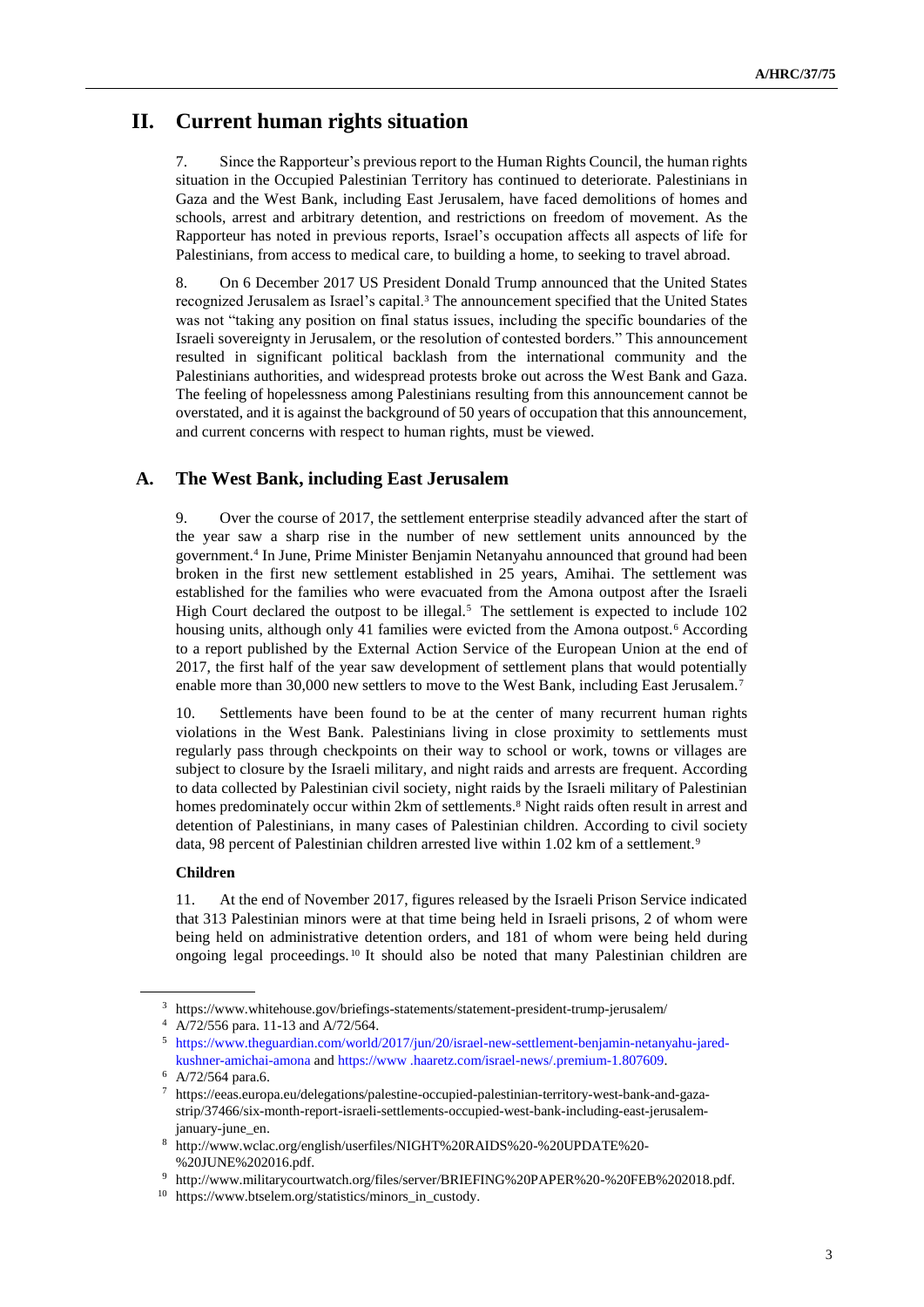arrested and released over the course of a year. In 2017, UNICEF reported that 729 children were detained or arrested in East Jerusalem alone.<sup>11</sup> According to the Convention on the Rights of the Child, deprivation of the liberty of a child should be used only as a last resort and for the shortest appropriate period of time.<sup>12</sup>

12. A 2013 UNICEF report noted that "ill treatment of Palestinian children in the Israeli military detention system appear to be widespread, systematic, and institutionalized" based on the volume of data the UN agency collected in the 10 years preceding the publication of this report.<sup>13</sup> Concerns highlighted in that report, and which continue to be raised today by civil society based on numerous allegations, include reports of physical and verbal abuse, regular use of hand ties and painful restraints, coerced confessions, lack of access to lawyer and family members, and consistent use of night arrests.<sup>14</sup> The Convention on the Rights of the Child, to which Israel is a party, guarantees a number of protections to children given their particular needs and vulnerabilities. The practices described by organizations working to protect and assist children in detention not only fail to take into account the particularly vulnerable position of children, but also deny children their fundamental rights. The negative impact of these practices on the next generation of Palestinians is one of the greatest tragedies of the ongoing occupation.

13. This issue was brought to light once again at the start of 2018 by the arrest and detention of 17-year-old Ahed Tamimi. She was arrested after video footage showing her physically confronting two Israeli soldiers near her family's home in the West Bank was circulated in the media. The Office of the High Commissioner for Human Rights in the Occupied Palestinian Territory has called for Ms. Tamimi's best interests to be the primary consideration in her ongoing detention and trial. The Special Rapporteur, together with the Working Group on Arbitrary Detention, have raised concerns about her pre-trial detention and detention on remand.<sup>15</sup> Ms. Tamimi's case is emblematic of the broader issues arising from the practice of arrest and detention of children in the Occupied Palestinian Territory, and more broadly of the fact that children are bearing the brunt of the impact of the occupation and associated human rights violations. The importance of ensuring the rights of children are respected and protected cannot be overstated.

14. Daily life in the West Bank is continually affected by the often heavy presence of Israeli Security Forces (see A/HRC/34/70 para 16), for example at checkpoints and in relation to closures of roads and neighborhoods - measures which in many cases may amount to collective punishment (see A/71/554, paras. 25-32). Children continue to be affected by these restrictions on movement in the West Bank – a particular concerning when seeking to access hospitals in East Jerusalem, as well as schools. To address this issue, UNICEF supports the provision of protective presence to teachers and students going to and from school in the West Bank – in 2017 this support was provided to 8,123 children and 414 teachers.<sup>16</sup>

15. In addition to difficulty accessing schools, demolition of schools is an additional concern, particularly in communities at risk of forcible transfer in the Jerusalem periphery (see A/HRC/34/39 paras 40-57). In 2017 UNRWA reported on the situation of Khan Al Ahmar, a Bedouin community at risk of forcible transfer in the West Bank. In Khan al Ahmar, the Israeli Civil Administration issued demolition orders for 44 structures – including the

<sup>11</sup> https://www.unicef.org/appeals/files/UNICEF\_State\_of\_Palestine\_Humanitarian\_Situation\_Report\_\_ Year\_End\_2017.pdf.

<sup>12</sup> CRC/C/GC/10 para. 79.

<sup>13</sup> (see A/71/554, paras. 25-32. [https://www.unicef.org/oPt/UNICEF\\_oPt\\_Children\\_in\\_Israeli\\_Military\\_Detention\\_Observations\\_and](https://www.unicef.org/oPt/UNICEF_oPt_Children_in_Israeli_Military_Detention_Observations_and_Recommendations_-_6_March_2013.pdf) [\\_Recommendations\\_-\\_6\\_March\\_2013.pdf](https://www.unicef.org/oPt/UNICEF_oPt_Children_in_Israeli_Military_Detention_Observations_and_Recommendations_-_6_March_2013.pdf) p.13.

<sup>14</sup> [http://www.militarycourtwatch.org/files/server/BRIEFING%20PAPER%20-%20FEB%202018.pdf;](http://www.militarycourtwatch.org/files/server/BRIEFING%20PAPER%20-%20FEB%202018.pdf) [https://www.unicef.org/oPt/UNICEF\\_oPt\\_Children\\_in\\_Israeli\\_Military\\_Detention\\_Observations\\_and](https://www.unicef.org/oPt/UNICEF_oPt_Children_in_Israeli_Military_Detention_Observations_and_Recommendations_-_6_March_2013.pdf) [\\_Recommendations\\_-\\_6\\_March\\_2013.pdf](https://www.unicef.org/oPt/UNICEF_oPt_Children_in_Israeli_Military_Detention_Observations_and_Recommendations_-_6_March_2013.pdf) p. 14; [https://www.hrw.org/world-report/2018/country](https://www.hrw.org/world-report/2018/country-chapters/israel/palestine)[chapters/israel/palestine](https://www.hrw.org/world-report/2018/country-chapters/israel/palestine) an[d http://www.dci-](http://www.dci-palestine.org/year_in_review_worst_abuses_against_palestinian_children_in_2017)

[palestine.org/year\\_in\\_review\\_worst\\_abuses\\_against\\_palestinian\\_children\\_in\\_2017.](http://www.dci-palestine.org/year_in_review_worst_abuses_against_palestinian_children_in_2017) 

<sup>15</sup> <http://www.ohchr.org/EN/NewsEvents/Pages/DisplayNews.aspx?NewsID=22590&LangID=E> and [http://www.ohchr.org/EN/NewsEvents/Pages/DisplayNews.aspx?NewsID=22654&LangID=E.](http://www.ohchr.org/EN/NewsEvents/Pages/DisplayNews.aspx?NewsID=22654&LangID=E)

<sup>16</sup> https://www.unicef.org/appeals/files/UNICEF\_State\_of\_Palestine\_Humanitarian\_Situation\_Report\_\_ Year\_End\_2017.pdf.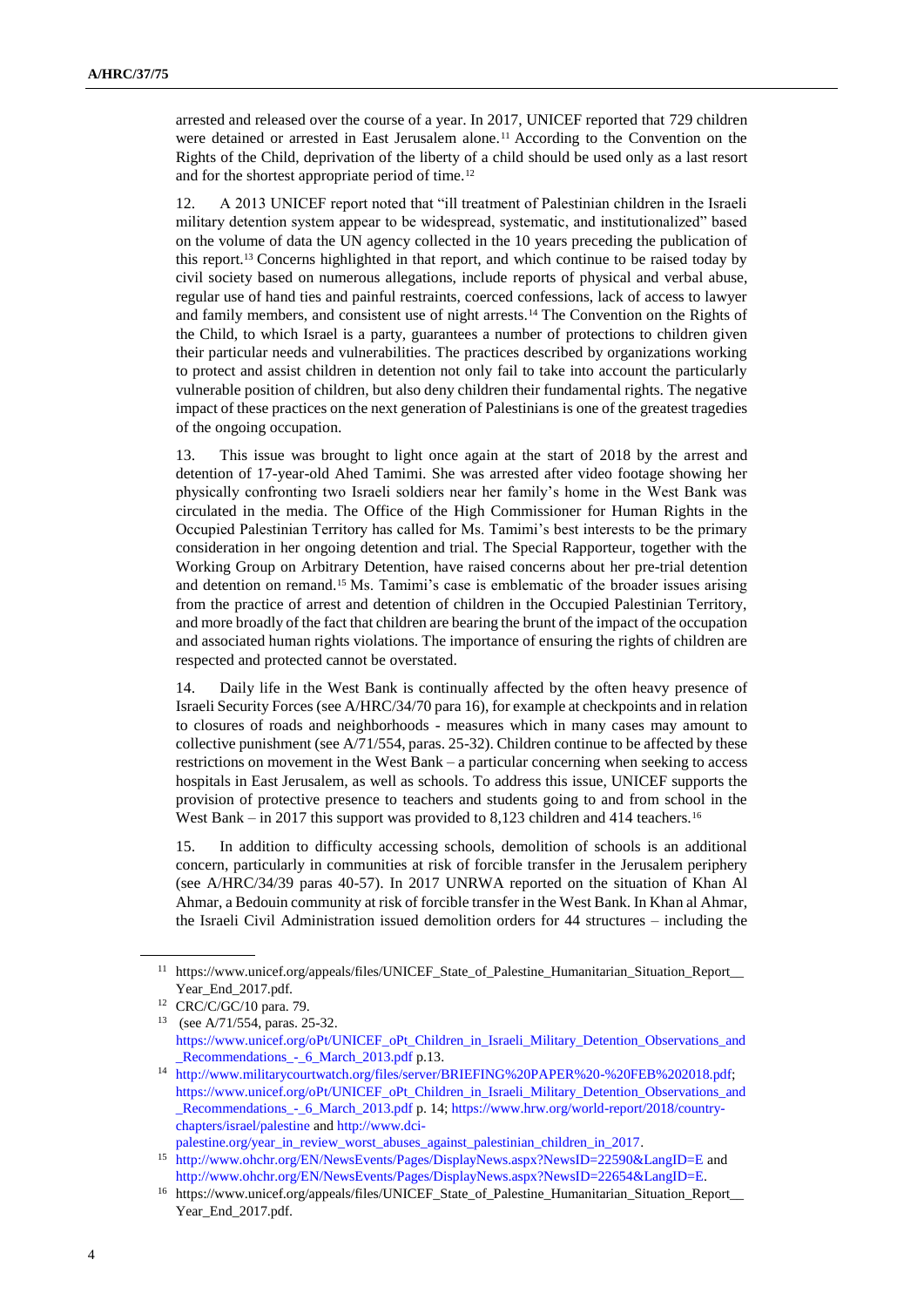school – in the community in early 2017. The community received a temporary injunction in March 2017, but representatives of the nearby settlement of Kfar Adumim submitted a petition seeking to compel the Israeli Civil Administration to demolish the school as it was built without required permits (which are nearly impossible for Palestinians to obtain, see A/71/554 para 35). According to information submitted by UNRWA, the State response to this petition confirms that the community is expected to relocate to a site identified by the Government of Israel and that the State intends to demolish the school and structures in early 2018, proposing to build an alternative school at the relocation site. As at the start of 2018, the High Court had upheld these orders although the demolitions had not yet been carried out.

16. In the West Bank, UNRWA has raised concerns regarding Israeli forces' repeated use of large amounts of tear gas, particularly in crowded areas and confined spaces, including refugee camps and homes within camps. This practice has a particularly detrimental effect on vulnerable populations like children and the elderly as the teargas does not dissipate in densely populated or confined areas. UNRWA reported at least 48 incidents in 2016 in which tear gas canisters, stun grenades, plastic-coated metal bullets or live ammunition used by Israeli forces landed in UNRWA compounds or damaged UNRWA installations. These incidents resulted in one injury as well as lost school and work days for students and staff suffering from tear gas inhalation. It should be noted that tear gas may only be used where strictly necessary in a law enforcement context, must be carefully controlled to minimize the risk to children and uninvolved persons, $17$  and must be used in proportion to the seriousness of the offence and the legitimate objective to be achieved.<sup>18</sup>

#### **Legal Developments**

17. The continued advancement of the settlement enterprise described above is accompanied by a worrying number of legislative and legal policy developments, which, if continued, would have the effect of making the expropriation of private Palestinian land merely an administrative matter, occurring in a sense away from the public eye.

18. Legislative measures aimed at extending Israeli jurisdiction to the West Bank have proliferated recently, with a notable example being the recent passage of a bill which gives authority over institutions of higher education in the West Bank to an Israeli governmental body. The Knesset Member who initiated the legislation reportedly said, when discussing the new legislation, "alongside the academic importance of the law, there is a clear element here of applying sovereignty and I'm proud of both of these things."<sup>19</sup> This legislation comes after the passage last year of the so-called "regularization law" which allowed for the retroactive legalization, under domestic law, of outposts built illegally on private Palestinian land. It should be noted that settlements of all kinds are considered illegal under international law (see A/72/564 para 14). In addition to allowing for the confiscation of private Palestinian land, the passage of this law was the first time Israel extended its jurisdiction to matters involving private Palestinian land in the occupied territory.

19. In addition to legislative moves seeking to extend Israeli control over the occupied West Bank, there are further policy shifts which have been described as attempts to "normalize" Israeli settlements in the West Bank. For example, according to media reports, the Attorney General in December 2017 issued a directive mandating that all governmentsponsored bills include a clause specifying whether or not the bill would also apply to the Occupied Palestinian Territory.<sup>20</sup>

20. These new laws and policy shifts, accompanied by the continued proposal of various legislative measures seeking to annex specific settlements and municipalities in the West Bank, represent what has been called a paradigm shift in the way the Israeli government conducts the occupation. The legal framework of occupation, and the protections it provides,

<sup>&</sup>lt;sup>17</sup> Basic Principles on the Use of Force and Forearms by Law Enforcement Offices, 3, 5(c), 14.

<sup>&</sup>lt;sup>18</sup> Basic Principles on the Use of Force and Forearms by Law Enforcement Offices, 5(a).

<sup>19</sup> https://www.haaretz.com/israel-news/israel-votes-to-expand-israeli-law-to-academic-institutions-inw-bank-1.5810994.

<sup>20</sup> https://www.haaretz.com/israel-news/.premium-new-draft-laws-must-also-consider-settlers-in-westbank-says-israeli-ag-1.5630121.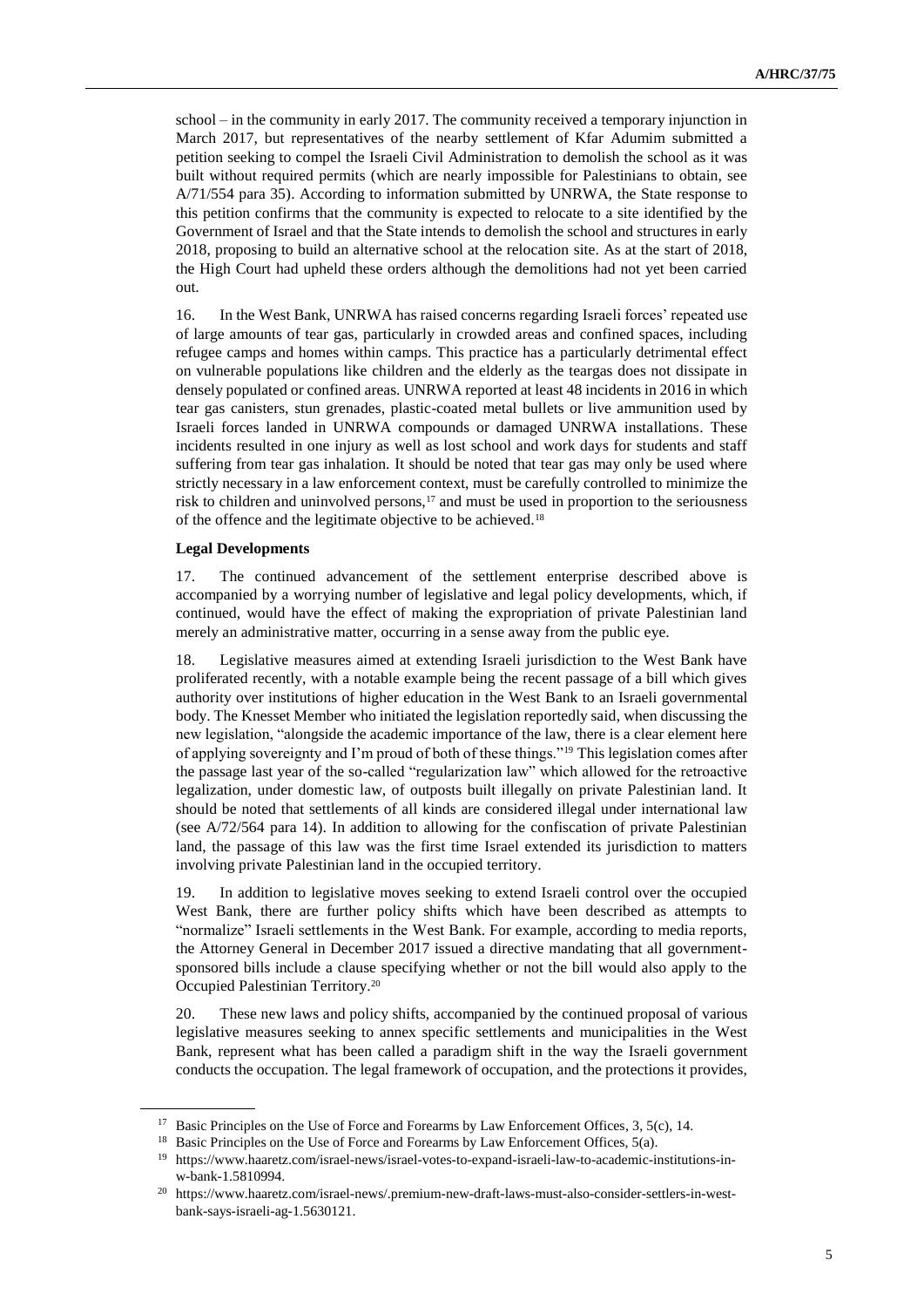are steadily being eroded by this legislation which seeks to regulate the West Bank as if it's a part of Israel.

### **B. Gaza**

21. Despite widespread recognition that the situation in Gaza is unsustainable, unliveable, and in many ways horrific, little progress has been made in improving the humanitarian situation of the people there. Many in Israel recognize this building crisis, and the Palestinian Authority similarly is well-aware of the deteriorating conditions for Gaza's residents. After ten years of blockade, the population of Gaza is in a particularly vulnerable position, with as much as 70% of the population dependent upon some form of humanitarian assistance. The electricity crisis which significantly intensified in May 2017, although alleviated slightly in the intervening months, continues to negatively impact the situation of the residents of Gaza as of January 2018. The reconciliation process initiated in November 2017 between the authorities in Gaza and Fatah in the West Bank seems to have all but stopped, and punitive measures imposed on the authorities in Gaza by the Palestinian Authority continue to negatively impact the human rights and humanitarian situations of Gaza's residents. This combined with ten years of Israel's blockade and continued restrictions on the movement of people and goods have contributed to growing feelings of hopelessness and desperation for the people of Gaza.

#### **Children**

22. It must be noted that the impact of the occupation on children is not limited to the situation in the West Bank. In Gaza, restrictions on freedom of movement and difficulty importing goods critical for service delivery undermine economic prospects and the availability of essential services. These restrictions imposed by Israel continue to impede the realization of a broad range of human rights, including economic, social and cultural rights such as the rights to health and education, and ultimately an adequate standard of living. Children growing up in this environment face innumerable challenges.

23. Excessive use of force against Palestinians by Israeli forces is a concern in the area along the border fence, and often has an impact on children. In mid-February 2018, two Palestinian teenagers aged 14 and 16 were killed, and two others injured by Israeli forces who fired what was reportedly artillery shells and live fire towards the boys as they approached the fence, although they were reportedly between 30 to 50 meters away when shot.<sup>21</sup> This incident raises concerns about the decision to use lethal force against young, unarmed boys, as according to the Basic Principles of the Use of Force, lethal force should be used only if other means are ineffective, and should be used with restraint and in proportion to the seriousness of the offence and the legitimate objective to be achieved. Not only in Gaza, but in the West Bank as well, use of force by Israeli forces has consistently been flagged as an issue of concern by the Special Rapporteur, the High Commissioner, and the Secretary-General. This concern is necessarily heightened when children are the victims.

24. In addition to actions which negatively affect the rights to life and to security of person, the conditions in Gaza have an untold effect on economic, social, and cultural rights (for a detailed discussion of the right to development in Gaza see A/71/554 paras 45-48). Children bear a disproportionate negative burden in this respect. Growing up in Gaza means growing up with limited access to healthcare, which will be discussed in more detail below. In addition, schools and education suffer due to lack of resources, travel restrictions, electricity cuts, and crumbling infrastructure. UNICEF, Save the Children, and the UN Humanitarian Coordinator Robert Piper issued a joint statement in September 2017 highlighting the fact that Palestinian children continue to struggle to realize their right to education. In Gaza in particular, schools are overcrowded after infrastructure has been significantly damaged by escalations of hostilities, and reconstruction remains difficult given Israel's tight restrictions on import of materials, along with the failing economy of the strip and budget shortages. Two-thirds of schools in Gaza are operating in double shifts –

<sup>21</sup> http://www.dci-palestine.org/israeli\_forces\_kill\_two\_teenagers\_on\_gaza\_strip\_border.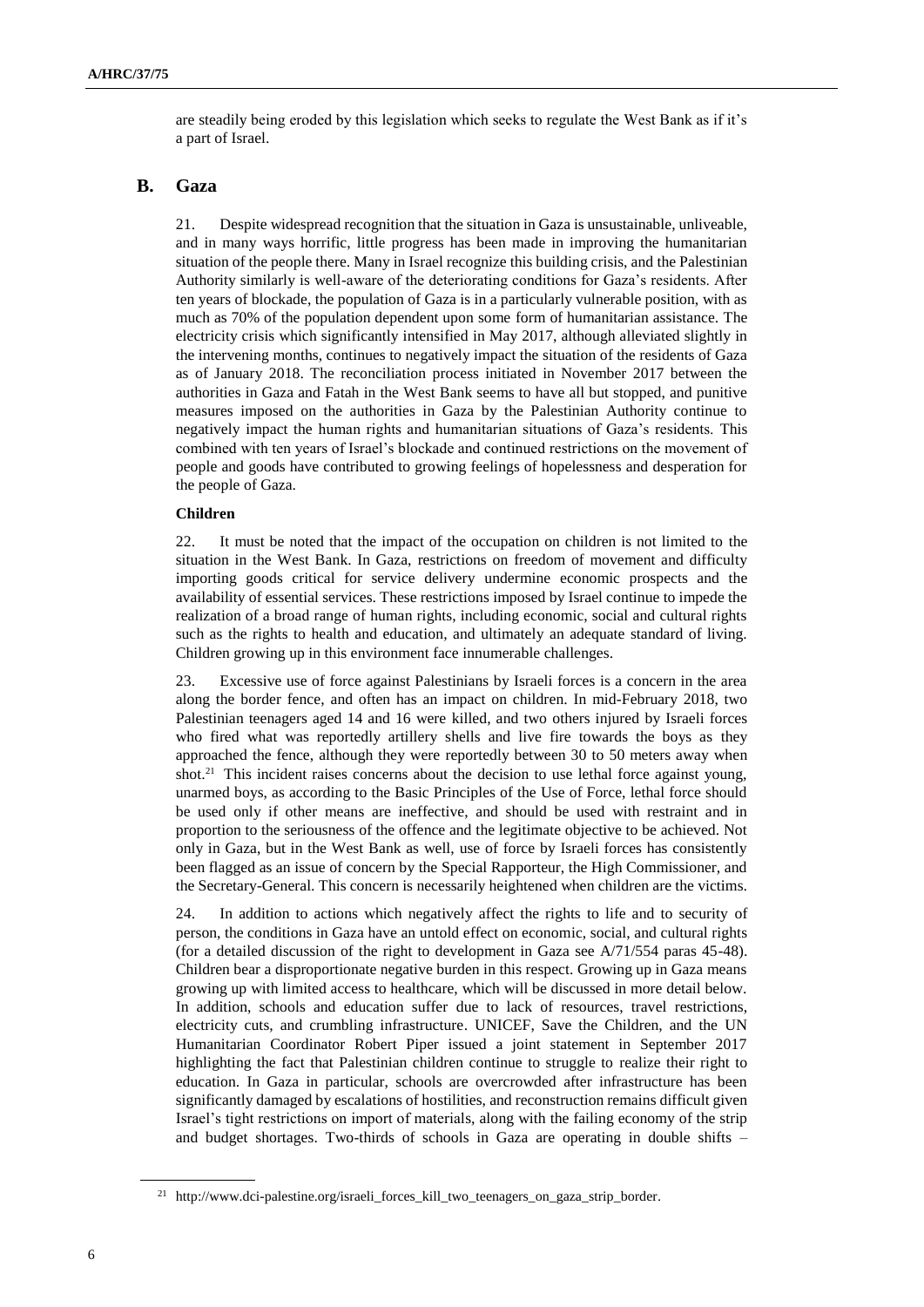welcoming different groups of students in the morning and then in the afternoon, and students who study at night often do so by candlelight as a result of the ongoing electricity crisis.<sup>22</sup> Education in Gaza is heavily dependent upon UNRWA, who operate more than 250 schools in the strip. Due to travel restrictions and the near impossibility of obtaining a permit to exit Gaza, teachers, professors, and students are unable to travel for needed training, and cannot access educational opportunities abroad.

25. The right to education is enshrined in Article 13 of the International Covenant on Economic, Social, and Cultural Rights, to which Israel is a party. Despite Israel's position that it does not have human rights obligations in the Occupied Palestinian Territory, based on findings of the Human Rights Committee and other United Nations treaty bodies, as well as the 2004 *Wall* Advisory Opinion of the International Court of Justice, Israel's human rights obligations extend to the Occupied Palestinian Territory and apply concurrently to its obligations under International Humanitarian Law (see A/HRC/34/38 paras 6-9).

26. General Comment 13 of the Committee on Economic, Social, and Cultural rights further notes that "Education is both a human right in itself and an indispensable means of realizing other rights." The General Comment further notes that with education, marginalized children and adults can gain the tools needed to lift themselves out of poverty and participate fully in their communities. Efforts to stymie this right are in turn efforts to ensure that a population remains trapped in a situation of poverty and desperation. For children growing up under the blockade and closure of Gaza, the importance of access to education is clear. A path by which to learn and grow and seek constructive ways to change their situation is an essential with which they must be provided.

### **III. Right to Health**

27. A four-year-old girl in Gaza suffering from heart failure dies following the denial of permission by Israeli authorities for her to return to East Jerusalem for pediatric cardiology treatment that is unavailable in Gaza. $2<sup>3</sup>$  Access to safe and sufficient drinking water in the Occupied Palestinian Territory is severely compromised by the discriminatory access to hydro-sources in the West Bank, and by the depleted and contaminated water aquifers in Gaza.<sup>24</sup> The principal Palestinian hospital in East Jerusalem is raided repeatedly by heavilyarmed Israeli soldiers and police who fire stun grenades and sponge rounds, resulting in mayhem and fear among patients and staff. <sup>25</sup> Significant stocks of essential drugs are exhausted in Gaza hospitals and are unable to be replaced, even as emergency services in local hospitals are reduced because of political decisions to cut electricity supplies to the territory.<sup>26</sup> Health workers in the West Bank are frequently impeded in their ability to reach patients and hospitals because of interference by Israeli security forces, including delays at checkpoints and the requirement to transfer patients from Palestinian ambulances to Israeliregistered ambulances before entering East Jerusalem. 27

28. These recent examples, among many others, raise serious concerns about the fulfillment of the right to health in the Occupied Palestinian Territory. In recent years, civil society organizations and international agencies have extensively documented the significant and chronic challenges to health care and wellbeing related to the occupation of the Palestinian territory. Relying upon the World Health Organization's (WHO) definition of health as "a state of complete physical, mental and social well-being and not merely the absence of disease or infirmity"<sup>28</sup> and understanding health within the context of human

 $^{22}\,$ https://www.ochaopt.org/content/right-education-1-million-palestinian-children-risk.

<sup>23</sup> [https://www.haaretz.com/middle-east-news/palestinians/.premium-for-some-sick-gazans-the-wait-for](https://www.haaretz.com/middle-east-news/palestinians/.premium-for-some-sick-gazans-the-wait-for-an-exit-permit-ends-in-death-1.5627529)[an-exit-permit-ends-in-death-1.5627529.](https://www.haaretz.com/middle-east-news/palestinians/.premium-for-some-sick-gazans-the-wait-for-an-exit-permit-ends-in-death-1.5627529)

<sup>&</sup>lt;sup>24</sup> Amnesty International, "The Occupation of Water", (30 November 2017).

<sup>&</sup>lt;sup>25</sup> B'Tselem, "Israeli security forces endangered patients' lives at al-Makassed hospital, East Jerusalem" (2017); PHRI, "Report on the Armed Raid on al-Maqassed Hospital (2017).

<sup>26</sup> World Health Organization, *Special Situation Report, Gaza, December 2017 to January 2018* (February 2018).

<sup>27</sup> Medical Aid for Palestinians (MAP), *Health Under Occupation* (September 2017).

<sup>28</sup> Constitution of the WHO.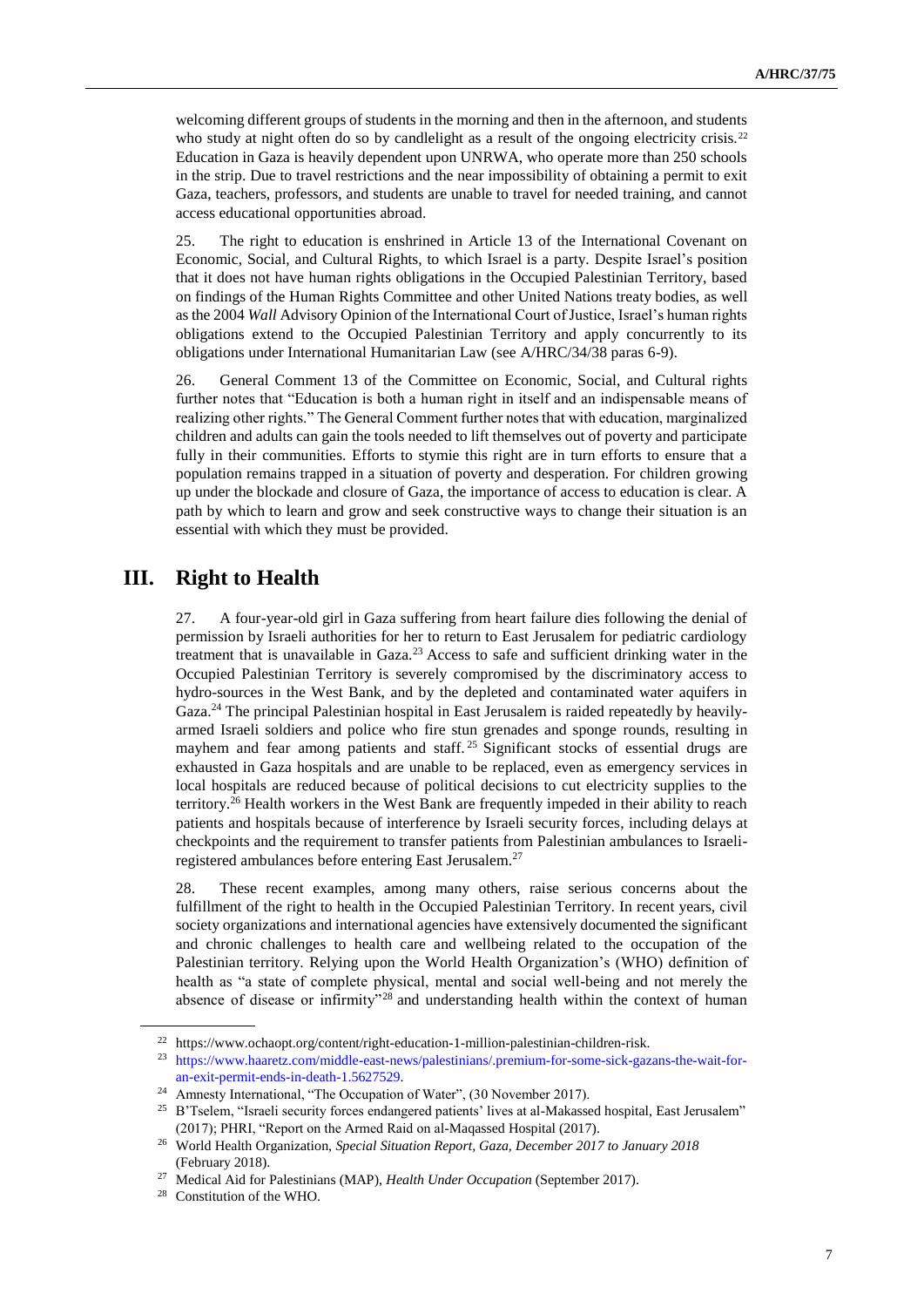security and the enlargement of dignity and human choices,  $29$  this portion of the Special Rapporteur's report examines the impediments to the realization of the right to health in the Occupied Palestinian Territory.

### **A. The Right to Health under International Law**

29. The right to health is one of the most fundamental and widely recognized of human rights. The right touches upon everything that we do as humans, and its robust promotion is one of the most effective tools available to reduce the scourges of social and economic inequalities, gender disparities, discrimination and poverty. Reflecting the indivisibility and interdependence of all human rights, the right to health is indispensably linked to the realization of other recognized rights, including the rights to water, housing, food, work, education, life and human dignity. As the World Health Organization (WHO) has stated: "[W]ithout health, other rights have little meaning."<sup>30</sup>

30. The right to health is well anchored within international law.<sup>31</sup> Article 25 of the *Universal Declaration of Human Rights* states that: "Everyone has the right to a standard of living adequate for the health and well-being of himself and his family…" Article 12(1) of the *International Covenant on Economic, Social and Cultural Rights* (ICESCR) establishes the broad nature of states' obligations to ensure the availability of, access to, acceptability of, and quality of health services in its proclamation of: "…the right of everyone to the enjoyment of the highest attainable standard of physical and mental health." In its General Comment No. 14, the Committee on Economic, Social and Cultural Rights (CESCR) has linked the right to health not only to the availability of quality health care services but to a wide range of socio-economic determinants that together promote the conditions by which people can lead a healthy life. The right to health is also expressly found in core international human rights instruments including the Convention on the Rights of the Child, the Convention on the Elimination of All Forms of Discrimination Against Women, the International Convention on the Elimination of All Forms of Racial Discrimination, and the Convention on the Rights of Persons with Disabilities, as well as in important regional human rights instruments in Europe, the Americas and Africa.

31. The right to health creates a range of specific obligations upon states,  $3<sup>2</sup>$  including:

- The progressive realization of the principle of enjoying the highest attainable standard of physical and mental health;
- Ensuring equality of access to health care and health services for all, without discrimination;
- The obligations to *respect* (to refrain from interfering with a right), *protect* (to prevent third-parties from interfering with a right) and *fulfill* (to take steps to ensure the fullest possible realization of a right) the right to health;
- The protection of vulnerable and marginalized groups, including women, children, older persons, persons with disabilities, minorities and indigenous peoples; and
- The provision and enhancement of the underlying social determinants of health, including food, housing, sanitation, safe water and physical security.

32. For protected peoples living under occupation, their right to health is also guaranteed by international humanitarian law and the laws of occupation. In particular, the Geneva Convention relative to the Protection of Civilians in Time of War of 12 August 1949 (the Fourth Geneva Convention)*,* together with the Additional Protocols and customary international law, places the overall responsibility for civilian access to health care in an

<sup>29</sup> R. Batniji et al, "Health as Human Security in the occupied Palestinian territory" (2009), 373 *The Lancet* 1133-43.

<sup>30</sup> A/CONF. 32/8.

<sup>31</sup> J. Tobin, *The Right to Health in International Law* (Oxford: Oxford University Press, 2012).

<sup>&</sup>lt;sup>32</sup> Committee on Economic, Social and Cultural Rights, General Comment No. 14.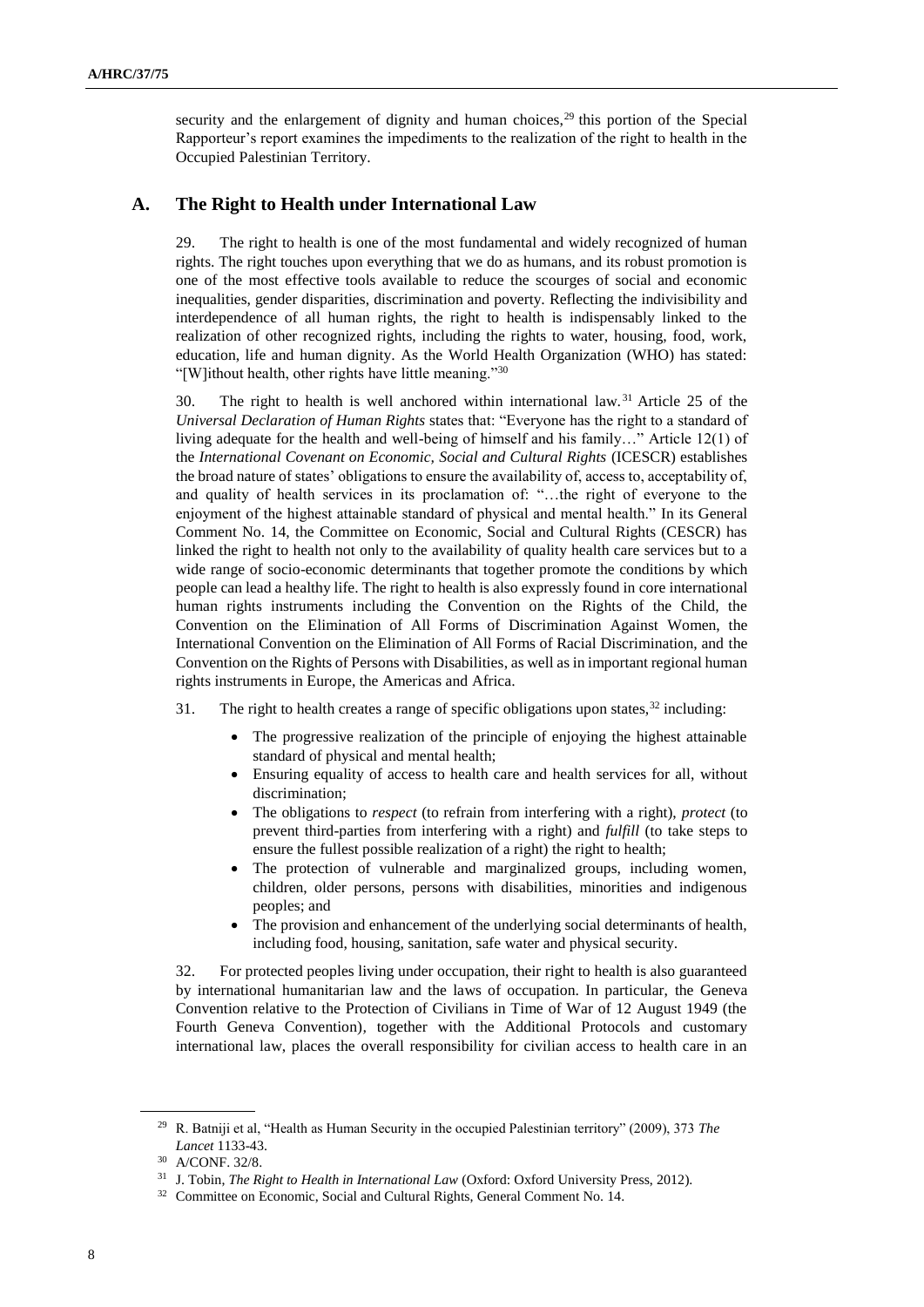occupied territory upon the occupying power.  $33$  Among the extensive responsibilities assumed by the occupying power for the civilian population are: the protection and respect for the wounded, sick and infirmed;  $34$  the protection of civilian hospitals and their personnel;<sup>35</sup> the assurance that the medical supplies for the population are adequate;<sup>36</sup> the maintenance of the medical and hospital establishment and services, public health and hygiene of the territory; $37$  and the facilitation of medical personnel of all categories to fulfill their duties.<sup>38</sup> As well, the United Nations Security Council has stated that all parties to a conflict must ensure that medical and humanitarian staff and health facilities are not attacked.<sup>39</sup>

33. Israel, as the occupying power, has specific and significant obligations under international law to ensure the health and welfare of the Palestinian population under its control. As a state party to the ICESC and as an occupying power, Israel is required to observe international human rights law throughout the occupied Palestinian territory.<sup>40</sup> And as a state party to the Geneva Conventions of 1949 and as the occupying power, Israel is bound under international treaty and customary law to scrupulously apply the Fourth Geneva Convention and the other obligations of international humanitarian law.<sup>41</sup>

### **B. The Situation of Health in the Occupied Palestinian Territory**

34. The unprecedented length and character of Israel's fifty-year acquisitive occupation – driven by the logic of demographic engineering and territorial annexation, both *de jure* and *de facto* – has badly fragmented the Palestinian territory.<sup>42</sup> The consequence has been the political separation and geographic isolation of the West Bank, East Jerusalem and Gaza from one another, significantly impinging upon the Palestinians' internal freedom of movement. This fragmentation likewise splinters the delivery of Palestinian health services and deforms the social determinants of health throughout the occupied Palestinian territory.<sup>43</sup> Because the Occupied Palestinian Territory lacks any reliable frontier with a neighbouring country, Israel completely controls the Palestinians' external freedom of movement as well.<sup>44</sup>

35. In the West Bank, health care is primarily delivered by the Palestinian Authority and the United Nations Relief and Works Agency (UNRWA), while in Gaza, the governing authority and UNRWA are the principle providers of health services. Palestinian private health providers and Palestinian and international non-governmental organizations also play an important role in health delivery. Nonetheless, the extensive control exercised by the

<sup>33</sup> See generally A. Clapham et al, *The 1949 Geneva Conventions: A Commentary* (Oxford: Oxford University Press, 2015), esp. chaps. 37, 39 & 40.

<sup>&</sup>lt;sup>34</sup> Fourth Geneva Convention, Arts. 15, 16.

<sup>35</sup> *Ibid*, Arts. 18 & 20.

<sup>36</sup> *Ibid*, Art. 55.

<sup>37</sup> *Ibid*, Art. 56.

<sup>38</sup> *Ibid,* Arts. 23 & 56.

<sup>39</sup> UNSC Res. 2286 (3 May 2016).

<sup>40</sup> International human rights law applies to a territory under occupation: see *Advisory Opinion Concerning Legal Consequences of the Construction of a Wall in the Occupied Palestinian Territory*, I.C.J. Reports 2004, para. 111-113 (9 July 2004). Also see CCPR/C/ISR/CO 4, para. 5.

<sup>41</sup> UNSC Res. 2334 (23 December 2016). Also see A. Gross, "Litigating the Right to Strike under Occupation: Between Bureaucracy and Humanitarianism" (2018), 27 *Minnesota Journal of International Law* (forthcoming).

<sup>&</sup>lt;sup>42</sup> The October 2017 report of the Special Rapporteur (A/72/556) submitted that Israel, as the occupying power, has reached the status of an illegal occupier because of its violation of the fundamental principles of international law governing a belligerent occupation, including no-annexation; temporariness; good faith; and compliance with international law and the directions of the international community.

<sup>43</sup> PHR-I, Divide and Conquer: Inequality in Health (January 2015).

<sup>44</sup> The only direct frontier between the occupied Palestinian territory and a state other than Israel is the Rafah crossing between Gaza and Egypt. The exit crossing is only open intermittently: in 2015, it was open for 24 days; in 2016, for 38 days; and in 2017, for only 21 days: WHO, Monthly Report – Health Access for Referral Patients from the Gaza Strip (December 2017).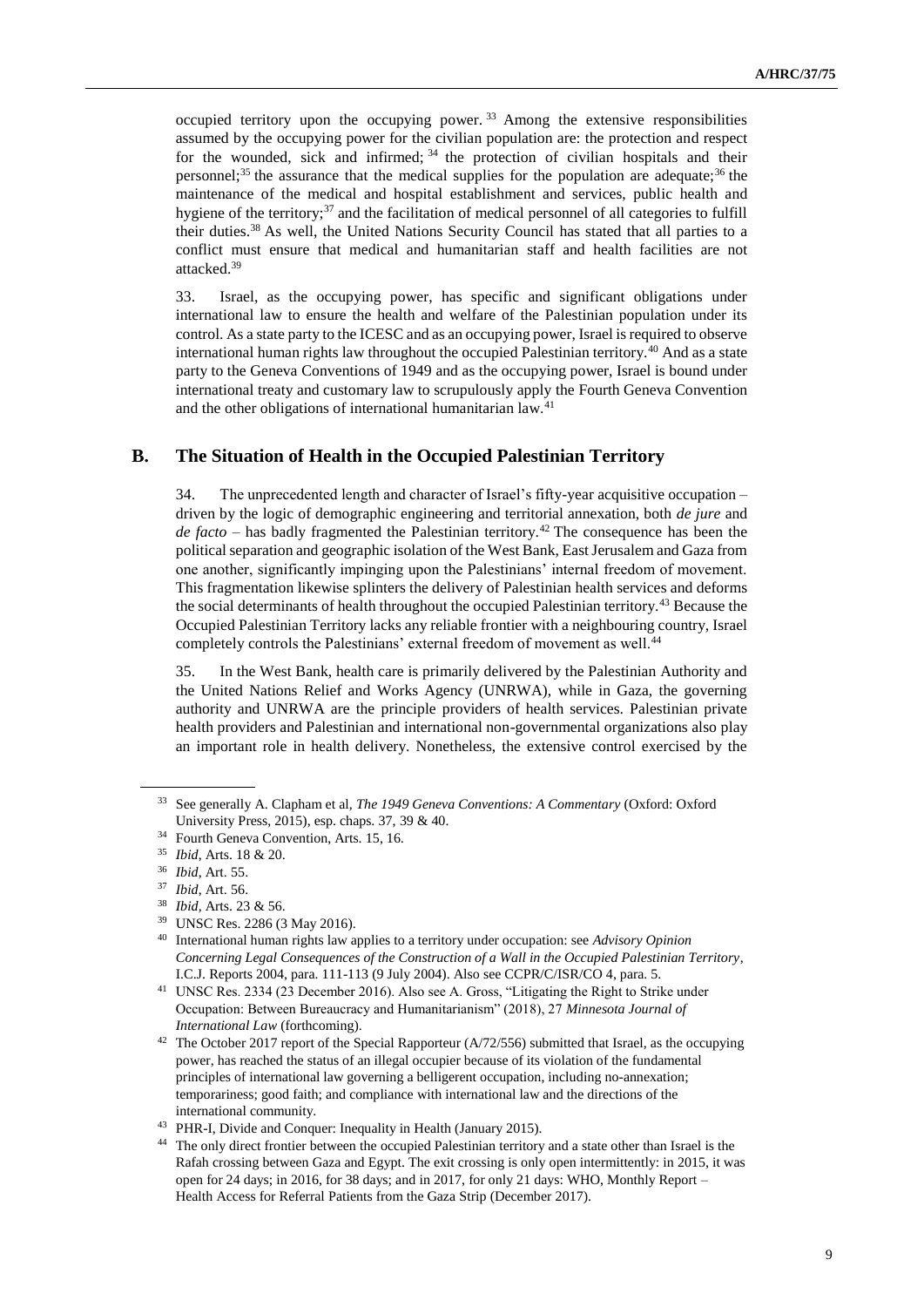Israeli occupation over the daily lives and movement of the Palestinian population decisively and adversely affects the health services and health outcomes in these areas. In East Jerusalem, where the Israeli health care system is available to the resident Palestinians, their standard of living and their access to health services is considerably inferior to that enjoyed by Jewish Israeli Jerusalemites.<sup>45</sup>

### **1. Gaza**

36. As noted above, the health and humanitarian crisis in Gaza has become acute, bordering on a human calamity. Gaza has suffered grievously through three destructive wars in 2008-09, 2012 and 2014.<sup>46</sup> Israel has imposed a comprehensive blockade on Gaza's land, sea and air frontiers since 2007, which amounts to a form of collective punishment prohibited by international law.<sup>47</sup> This blockade comprehensively controls and restricts the movement of people and goods in and out of Gaza, resulting in economic suffocation, faltering reconstruction efforts, social and familial isolation from the outside world and a dire impact upon the territory's already-anemic living and health standards. The 12-year-old political schism between the Palestinian Authority and the authority governing Gaza has further compounded this misery. The social and economic consequences of the blockade are detailed in paragraph 10 of this report, as well as previous reports of the Special Rapporteur (A/72/554 paras. 8-10, A/HRC/34/70 paras 18-29). Given the critical state of health care in Gaza, the Special Rapporteur is devoting an outsized portion of this report to this topic.

37. The two million people living in Gaza rely upon a health care system that UN health officials have said is on the edge of collapse.<sup>48</sup> According to the WHO, an estimated 206 (40 per cent) of the 516 listed essential medicines in its basic health basket were completely out of stock by the end of January 2018, and another 43 per cent of essential drugs had less than a month's supply remaining. <sup>49</sup> This included drugs required for treating cancer and autoimmune diseases, performing dialysis and conducting cardiac angiographies.<sup>50</sup> OCHA has noted that the funding, purchase and delivery of medicines is the responsibility of the Palestinian authority, and observed a decline in the supply of essential drugs associated with internal Palestinian divisions, while noting a slight improvement by the start of 2018. <sup>51</sup> Nonetheless, shortages of vital laboratory supplies has meant that hematology, cultures and blood chemistry services can only be conducted for hospitalized patients and no longer at out-patient clinics.<sup>52</sup> As well, serious shortages of essential medical disposables – such as syringes, line tubes, filters for dialysis and dressing materials – had also been reported.<sup>53</sup>

38. The crippling electricity shortages in Gaza have forced many hospitals to shut wards and ration essential services such as operating theatres, emergency departments, diagnostic services, general medical wards, instrument sterilization and the treatment of chronic illnesses.<sup>54</sup> At the beginning of  $2018$ , three hospitals had temporarily closed, along with

<sup>&</sup>lt;sup>45</sup> United Nations Conference on Trade and Development, The Palestinian Economy in East Jerusalem: Enduring Annexation, Isolation and Disintegration (2013).

<sup>&</sup>lt;sup>46</sup> S. Roy, The Gaza Strip: The Political Economy of De-Development (3<sup>rd</sup> ed.) (Washington: Institute of Palestine Studies, 2016).

<sup>47</sup> A/HRC/34/36 para 36 with references. Collective punishment is expressly prohibited by Article 33 of the Fourth Geneva Convention as well as by customary international law. See S. Darcy, "The Prohibition of Collective Punishment" in A. Clapham et al, The 1949 Geneva Conventions: A Commentary.

<sup>48</sup> A. Hass, "Gaza health system collapsing: 40 per cent of medicine runs out", *Ha'aretz*, 7 February 2018; R. Ratcliffe, "Gaza's health system close to collapse as electricity crisis threatens total blackout", *The Guardian*, 3 January 2018; Palestinian Center for Human Rights, "PCHR is Concerned that Health Sector Would Collapse Due to Shortage of Medicines in the Gaza Strip Hospitals" (January 2018).

<sup>49</sup> WHO *supra* note 26.

<sup>50</sup> PHR-I, *Overview of the Gaza Health System* (February 2018).

 $51 \;$ https://www.ochaopt.org/content/only-marginal-improvement-humanitarian-situation-gaza-stripwake-intra-palestinian

<sup>52</sup> PHR-I *supra* note 50*.* 

<sup>53</sup> *Ibid.*

<sup>54</sup> WHO *supra* note 26.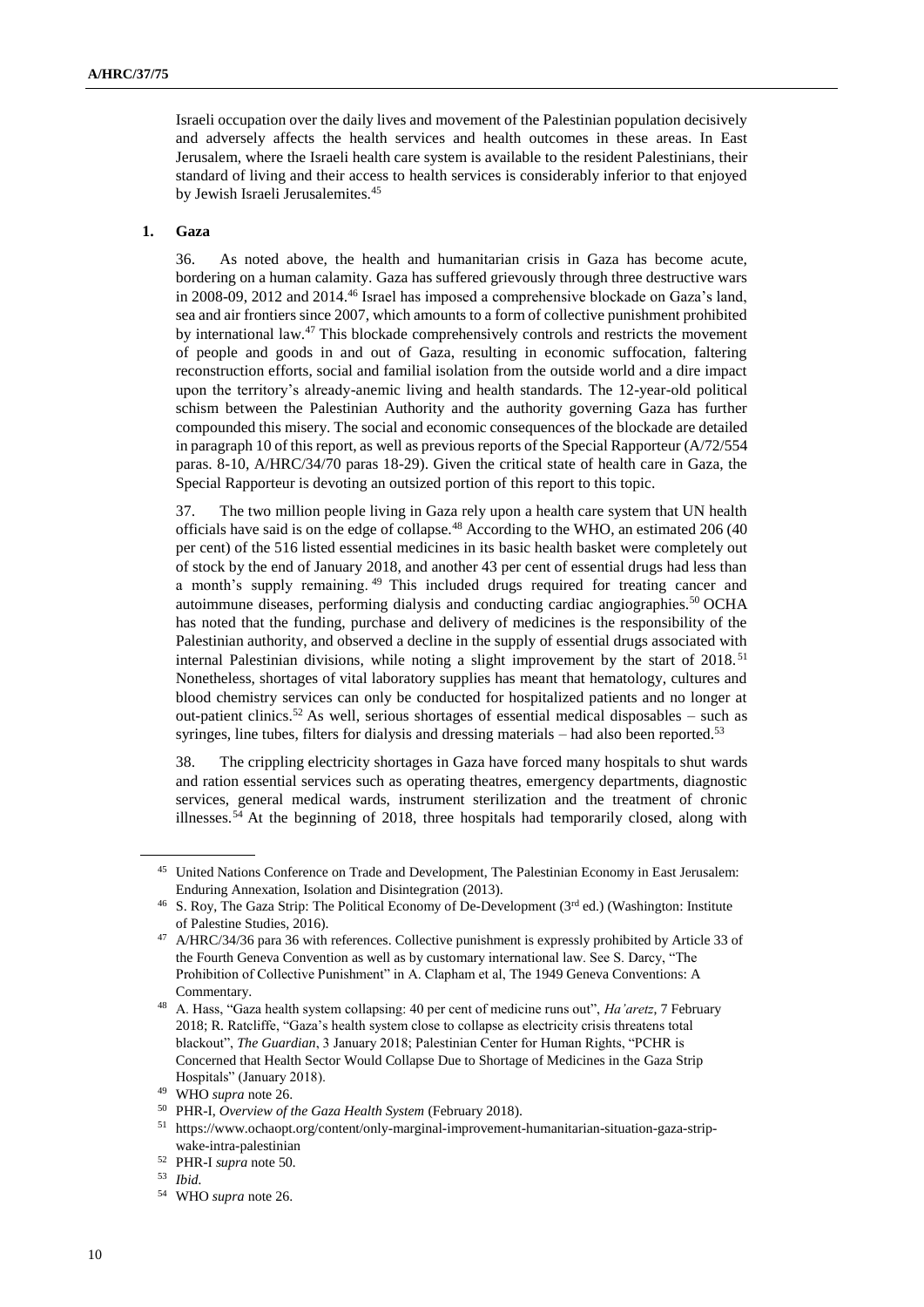thirteen primary healthcare clinics, affecting healthcare delivery to more than 300,000 people.<sup>55</sup> Neonatal intensive care units have become overcrowded in the face of maternal malnutrition and rising rates of premature and low-weight babies.<sup>56</sup> For the hospitals that remain open, bed occupancy rates are reported to be above 90 per cent. By December 2017, the waiting time for elective surgery stood at 52 weeks, well beyond the operative threshold of 24 weeks.<sup>57</sup> Compounding the problem of treatment services has been the inability by Gaza hospitals to obtain Israeli permission to import replacement parts for vital diagnostic imaging equipment, putting them out of service for months and even years.<sup>58</sup> Serious funding shortages have affected the ability of hospitals to purchase fuel to power, maintain and repair their electrical generators during the endemic electricity cuts.

39. This dilapidated and failing Gaza health care sector is overwhelmingly a human-made crisis. Notwithstanding the best efforts of the medical and health staff working in the territory, they have been unable to service Gaza's residents at anywhere near the health system's potential. One consequence of this acute crisis has been the compelling need to refer larger numbers of patients with serious or chronic health conditions to medical facilities outside of Gaza for treatment that they should be able to, but cannot, receive in the territory. At this stage, a further significant impediment to the fulfillment of the right to health in Gaza is encountered.

40. Israel administers a byzantine and opaque exit permit system imposed upon those patients who require specialized treatment in East Jerusalem (the location of the most advanced medical facilities within the Occupied Palestinian Territory), the rest of the West Bank, or abroad.<sup>59</sup> Patients with complex disorders who are unable to be adequately treated in Gaza include: cancer patients requiring surgery, chemotherapy and/or radiotherapy; pediatric patients with metabolic disorders or congenital defects; heart patients requiring open-heart surgery or with post-operative complications; eye patients in need of specialized surgery or cornea transplants; bone-disease patients requiring hip or knee joint surgery; neurosurgical patients; patients requiring MRI (magnetic resonance imaging) scans; and patients with blood diseases.<sup>60</sup> For virtually all of these patients, time is of the essence, either because of the deteriorating nature of their serious or life-threatening disorders, or because life is at an absolute standstill as long as their chronic and debilitating health conditions remain unresolved.

41. Beyond the question of urgency, Physicians for Human Rights – Israel has criticized the Israeli authority's criteria of distinguishing exit permit applications on the basis of those who require life-saving-or disability-preventing medical treatments and those whose medical needs are less urgent, stating that this distinction "…is at odds with the rules of medical ethics, according to which every patient must be allowed access to the best possible treatment available to him/her, regardless of its urgency or the severity of his/her medical condition."<sup>61</sup>

42. A patient with a complex disorder is first assessed by medical professionals in Gaza as to whether her or his condition can be adequately treated by the resources available within the local health system.<sup>62</sup> If the assessment determines that care must be sought outside of Gaza, the Palestinian Ministry of Health has the responsibility to approve the referral request. The patient's application is then forwarded to the Israeli authorities for permission for the patient and his or her travelling companion to exit the territory through the Erez crossing and travel to a hospital outside of Gaza.

<sup>55</sup> *Ibid*.

<sup>56</sup> *The Guardian,* "Gaza's health system close to collapse as electricity crisis threatens total blackout".

<sup>57</sup> WHO *supra* note 26.

<sup>58</sup> PHR-I *supra* note 50.

<sup>59</sup> A. Vitullo et al, "Barriers to the access to health services in the occupied Palestinian territory: A cohort study" (2012), *The Lancet* (8 October 2012).

<sup>60</sup> Al Mezan, *Medical Care Under Siege* (February 2018).

<sup>61</sup> PHR-I, *Denied 2: Harassment of Palestinian Patients Applying for Exit Permits* (August 2016).

<sup>62</sup> Al Mezan, *Medical Care Under Siege*; and WHO, *Timeline for Gaza Patient Referrals*, https://unispal.un.org/DPA/DPR/unispal.nsf /0/604F89F84BAAA88085258169004FA797.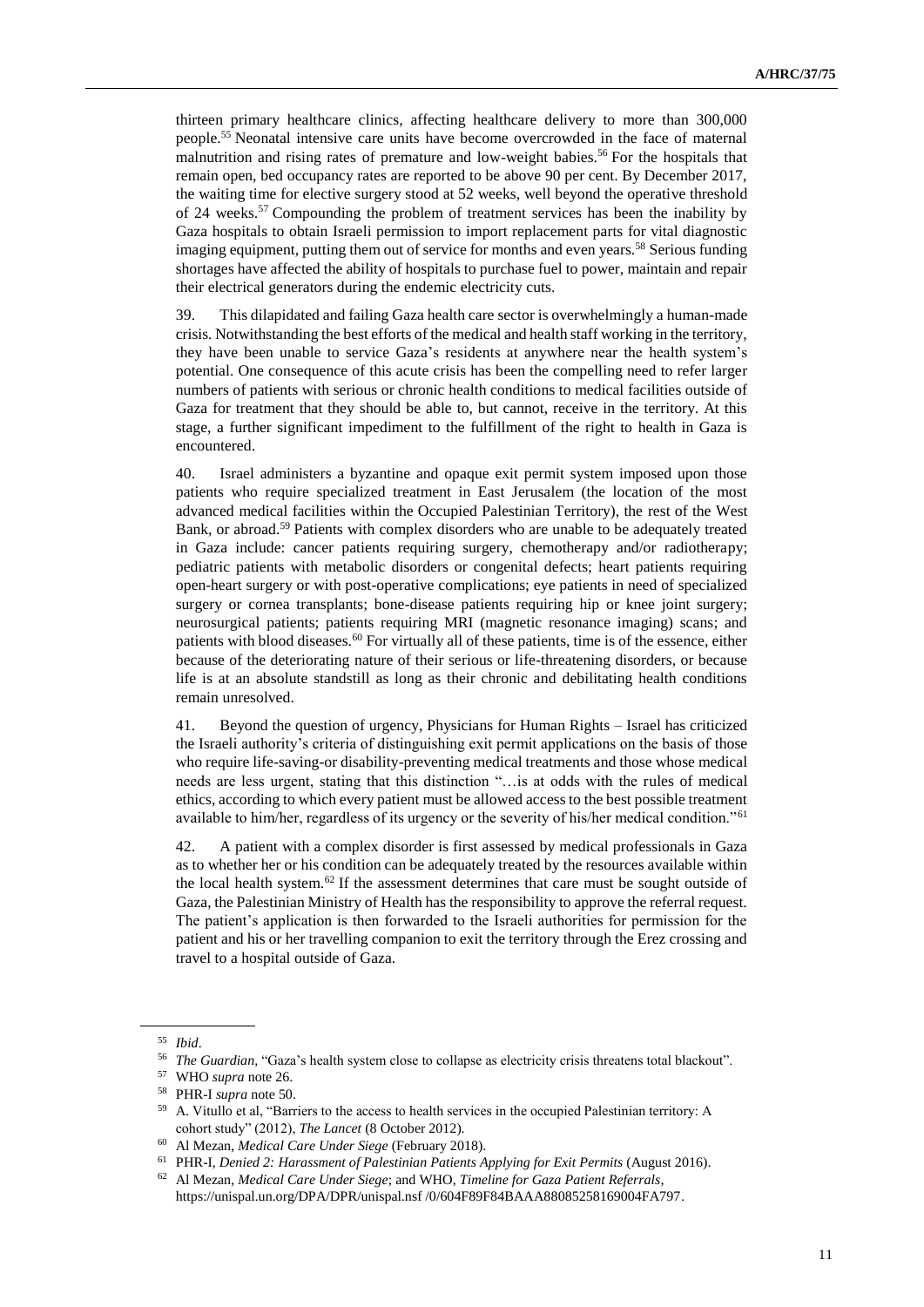43. An application comes with no guarantee of success, and approval rates for travel outside of Gaza have been steadily declining. Since WHO began collecting statistics for medical permit approvals in 2008, 2017 has marked the lowest annual approval rate. In 2012, the approval rate was 92 per cent; it declined to 82 per cent in 2014; and declined further to 62 per cent in 2016. According to WHO, the approval rate by Israeli authorities for the 25,812 health travel permit applications filed from Gaza in 2017 had tumbled to 52.4 per cent. While only 2.6 per cent of the applications were formally rejected by Israeli authorities (invariably with no clear reasons provided) in 2017, a large number  $-45$  per cent – were delayed, with no response provided.<sup>63</sup> An estimated 11,000 medical appointments were missed in 2017 by patients from Gaza whose travel permit applications were either denied or delayed.<sup>64</sup>

44. The WHO has documented that 54 patients died in Gaza in 2017 who had applied for a medical travel permit, and who had either been denied permission or who had not received an answer to their application. <sup>65</sup> Three of these deaths are illustrative of this broader tragedy.<sup>66</sup>

45. *Abeer Abu-Jayyad*, 46, suffered from breast cancer, and required a treatment course of Herceptin. This drug was unavailable in Gaza, and she had applied for a health travel permit for treatment at Augusta Victoria hospital in East Jerusalem. Her travel applications were denied on security grounds by the Israeli authorities, and she missed her scheduled appointments. Abeer died in Gaza on 8 June 2017 after the cancer metastasized. (Abeer's case exemplified a distressing trend: 46 of the 54 deaths in 2017 were cancer patients who were unable to receive adequate health treatment in Gaza.) *Ahmed Hasan Shbeir*, 17, was born with a congenital heart defect. Because of the limited capacity to treat his condition in Gaza, Ahmed travelled regularly to hospitals in East Jerusalem and Israel for specialized treatment. However, beginning in September 2016, applications for a health travel permit filed by Ahmed's family were first not answered, and then formally refused, by Israeli authorities. His condition deteriorated, and he subsequently died on 14 January 2017 in Gaza. *Aya Khalil Abu Mutlaq*, 5, was born with cerebral palsy and was initially treated in Gaza. In early February 2017, after obtaining a medical referral from the Palestinian Ministry of Health, Aya's family sought a medical travel permit from the Israeli authorities for her to receive treatment at Al-Makassed hospital in East Jerusalem. She secured, but missed, three appointments at Al-Makassed after her family received no responses to their repeated applications. While waiting for an answer to the third permit request, Aya died on 17 April 2017. It is not known whether any of the 54 patients would have either recovered or stabilized had permission to travel been granted, but the chances of their health improving were negligible without the opportunity to obtain the care they required outside of Gaza.

46. The difficulties faced by cancer patients in Gaza in the face of the blockade has been recently reviewed by PHRI and by Al Mezan. $67$  In Gaza, only some chemotherapy treatments and auxiliary drugs are available. Operations to remove tumours are difficult in the face of electricity and fuel shortages. Radiation therapy and medical diagnostics requiring radioisotopes are non-existent because of the lack or non-functioning of necessary instruments such as linear accelerators or PET-CT scanners, and the prohibition on the import of medical radioisotopes into Gaza.. Cancer diagnosis in Gaza is frequently made at the end stage of the disease, and cancer patients report a low quality of life, reflecting the lack of adequate resources for detection and treatment.<sup>68</sup> Cancer patients are regularly referred for treatment outside of Gaza, but a growing number are denied exit permits or face delays in receiving their exit permits from the Israeli authorities.

47. PHRI has observed that the Israeli authority which grants travel permission – the Coordinator of Government Activities in the Territories (COGAT) – has increasingly exceeded its own time-limits for providing responses to health travel applications, sometimes

<sup>63</sup> WHO, *supra* note 26; Al-Mezan, *Medical Care Under Siege*.

<sup>64</sup> Human Rights Watch, *Israel: Record-Low in Gaza Medical Permits* (13 February 2018).

<sup>65</sup> WHO, *supra* note 26.

<sup>66</sup> These profiles were collected by Al Mezan, *Medical Care Under Siege*.

<sup>67</sup> PHR-I, supra note 50; Al Mezan, *Medical Care Under Seige*.

<sup>68</sup> A. Shamallakh et al, "Quality of Life in patients with cancer in the Gaza Strip: A cross-sectional study" (2017), 390 *The Lancet* S21.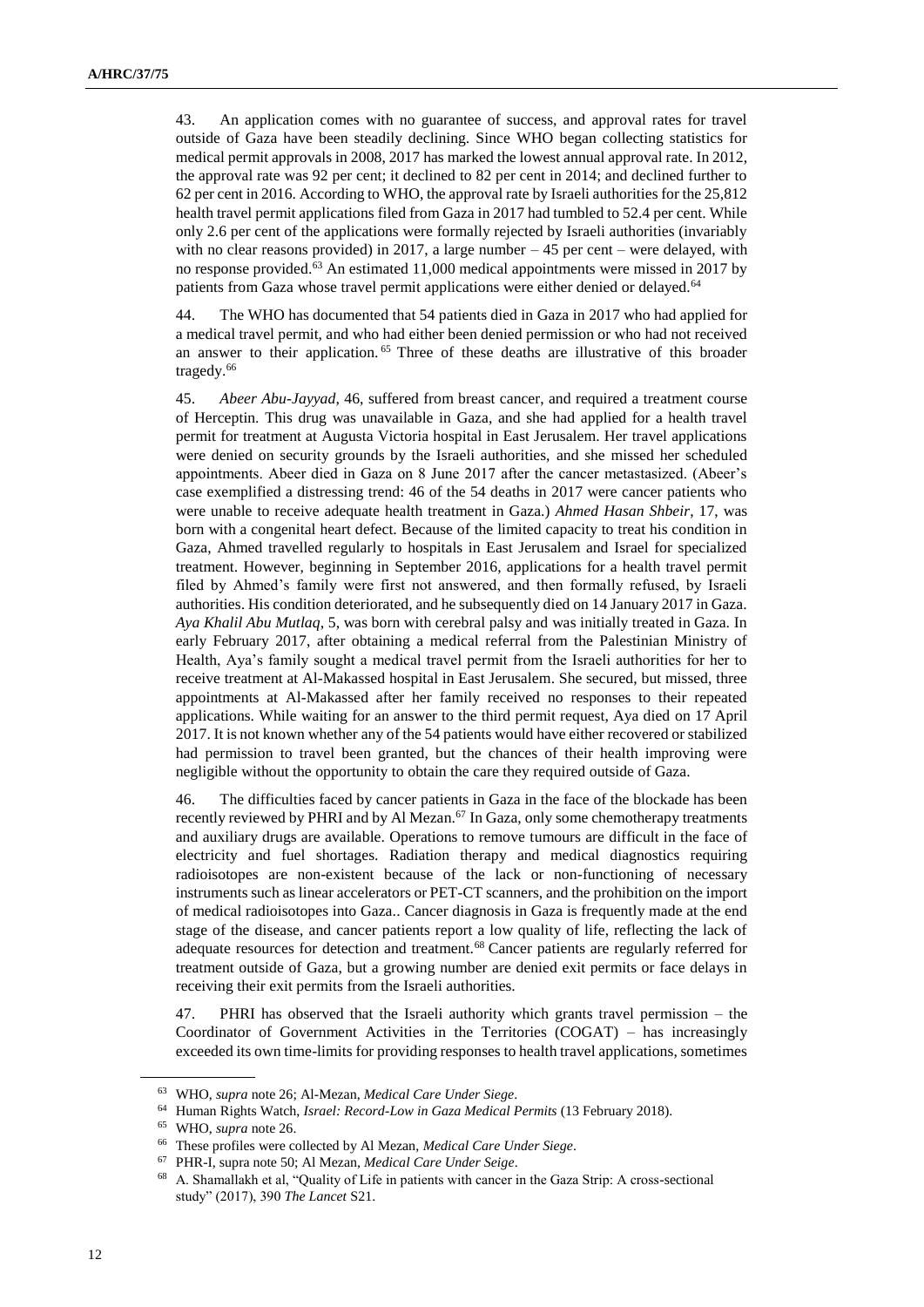by months. Referring specifically to the plight of female cancer patients from Gaza, PHR-I has stated that the decision-making delays by COGAT amounts "…to a policy of disparaging the suffering of patients and shirking Israel's responsibilities for the consequences of the restrictions it deliberately imposes."<sup>69</sup> PHR-I has reported that a large number of exiting patients, many of whom are cancer patients, have been closely interrogated for intelligence information, which PHR-I deems to be unethical and immoral.<sup>70</sup>

48. Medical professionals and health delivery staff in Gaza, already underpaid, have been receiving only half to a quarter of their salaries, and in some cases no salary at all, in recent months.<sup>71</sup> Staff strikes protesting the salary suspensions have further impaired the delivery of health care.<sup>72</sup> The severe restrictions in movement imposed by the Israeli blockade have meant that doctors and nurses in Gaza face significant hurdles in receiving COGAT permission to leave the territory to receive specialized professional training elsewhere in the Occupied Palestinian Territory or abroad: only 40 per cent of exit applications by health professionals were approved in 2017.<sup>73</sup> During the 2014 war, 23 health professionals in Gaza were killed, and another 78 were injured. An estimated 45 ambulances were damaged or destroyed, and 73 hospitals and clinics were struck.<sup>74</sup>

49. Geographically, Gaza and Israel are cheek and jowl to each other. Gaza City is only 75 kilometres from Tel Aviv. However, there is an extraordinary gap in health outcomes between Gaza and Israel, using some common international measuring sticks. These statistics are provided by WHO:

- Life expectancy: 73.1 (Gaza) versus 82.1 (Israel)
- Infant mortality rate: 20 per 1000 live births (Gaza) versus 3 (Israel)
- Maternal mortality rate: 31 per 100,000 births (Gaza) versus 2 (Israel)
- Breast cancer 5-year survival: 65 per cent (Gaza) versus 86 per cent (Israel)

50. The right to health is thus severely restricted for the residents of Gaza. Despite the fact that this is occurring in full view of the international community, the Palestinian authorities, and the Government of Israel, little has been done to alleviate the suffering of Gaza's people. The reconciliation agreement between Hamas in Gaza and Fatah in the West Bank signed last year has all but ground to a halt<sup>75</sup>. Israel's obligations, as occupying power, to the residents of Gaza remain far from fulfilled, and the international community takes note of the dire situation of Gaza's residents, yet fails to act.

### **2. Mental Health**

51. Recent health studies in the Occupied Palestinian Territory have found that the cumulative threats to human security for its residents have had a significant and adverse impact upon the psychological well-being among the population.<sup>76</sup> These cumulative threats include traumatic and anxiety-inducing experiences of warfare, home demolitions, imprisonment and beatings, land confiscation and violence arising from demonstrations and settler attacks, as well as the diminished character of life caused by the lack of freedom of movement, food insecurity, the lack of control over water resources, discrimination and statelessness, precarious work and the tottering economy and the mounting poverty rates, all

<sup>69</sup> PHR-I, *supra* note 50.

<sup>70</sup> PHR-I, *Denied 2: Harassment of Palestinian Patients Applying for Exit Permits*; Women's Centre for Legal Aid and Counselling, Communication with Special Rapporteur (February 2018).

<sup>71</sup> https://www.ochaopt.org/content/only-marginal-improvement-humanitarian-situation-gaza-stripwake-intra-palestinian.

<sup>72</sup> PHR-I, *Denied 2: Harassment of Palestinian Patients Applying for Exit Permits*.

<sup>73</sup> WHO, *supra* note 26.

<sup>74</sup> MAP, *supra*, note 27.

<sup>75</sup> https://reliefweb.int/report/occupied-palestinian-territory/nickolay-mladenov-special-coordinatormiddle-east-peace-6.

<sup>76</sup> WHO, *Health conditions in the occupied Palestinian territory, including East Jerusalem and in the occupied Syrian Golan* (2016): "An increase in the burden of mental and psycho-social disorders can be expected in a population experiencing prolonged occupation, lack of personal security, severe movement restrictions and human rights violations, including displacement in a post-conflict situation."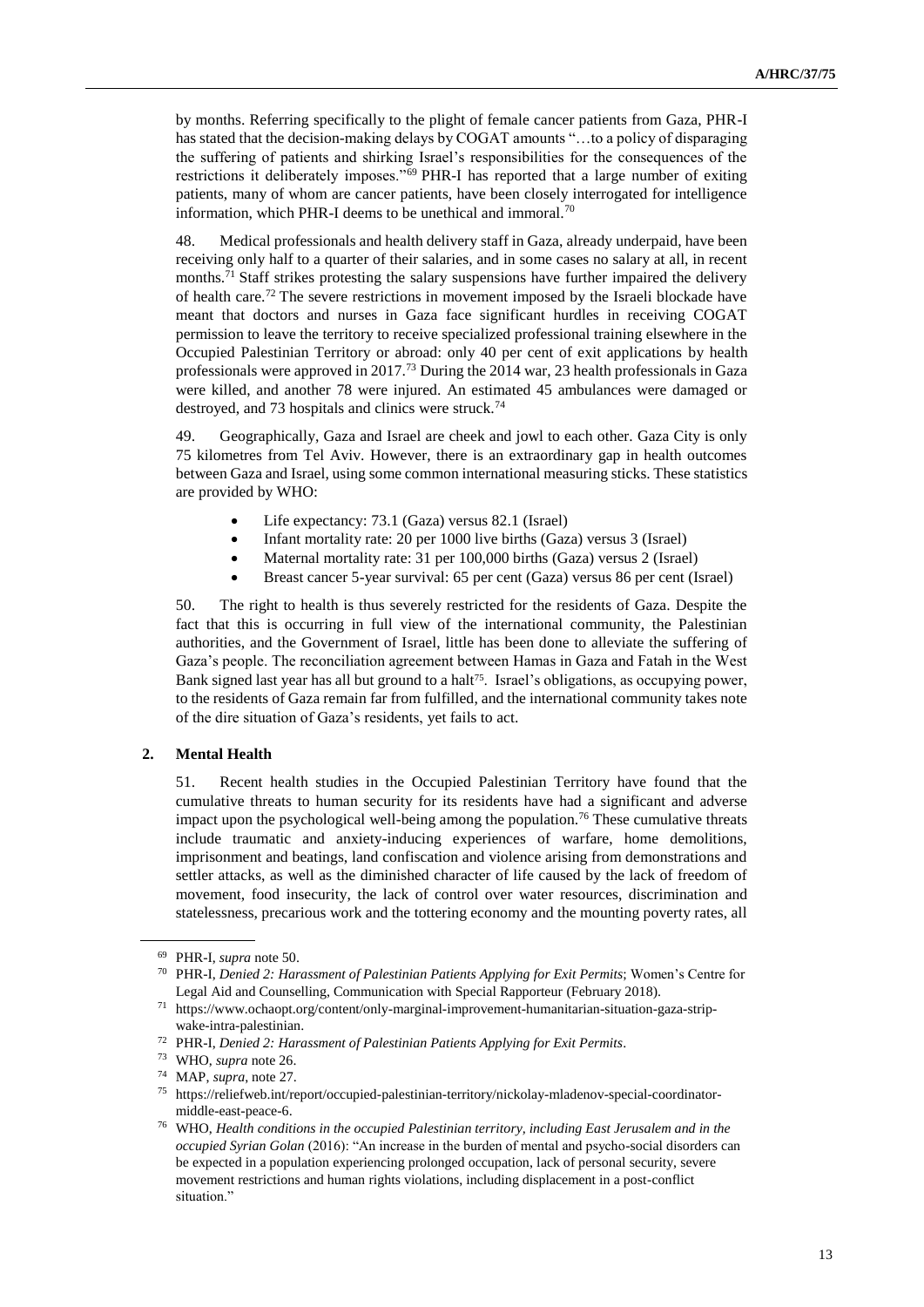of which serve to erode the social fabric of society in the Occupied Palestinian Territory.<sup>77</sup> Above all, the Palestinians lack any collective control over the occupying authority that not only makes virtually all of the decisive political, economic and social decisions which govern their lives, but makes them in a fashion that thwarts their interests and disregards their wellbeing.

52. According to a 2013 regional study on mental health, the Occupied Palestinian Territory bore the largest burden of mental disorders among the examined countries in the Eastern Mediterranean region.<sup>78</sup> Mental health professionals in the Occupied Palestinian Territory have encountered a steady increase in visits to mental health clinics over the past several years, a rise in personality disorders, and an accretion in impulsive behaviours among the population.<sup>79</sup> A third of patients attending primary health clinics in the West Bank and Gaza were reported to be suffering from mental health issues, a rate that is higher than more politically stable countries.<sup>80</sup>

53. A recent WHO report has stated that mental health workers in the Occupied Palestinian Territory have found that the most common mental health issues are affective disorders, anxiety, depression, epilepsy, aggression, insomnia, neurosis, schizophrenia, total exhaustion, drug-induced conditions and post-traumatic stress disorder (PTSD).<sup>81</sup> Another health study which estimated that the expected population prevalence of post-conflict PTSD and major depression would be close to 30 per cent among Palestinians in the West Bank and Gaza.<sup>82</sup> A noteworthy recent study found that residents of two Palestinian refugee camps in the West Bank reported very high levels of profound psychological distress linked to regular raids by Israeli security forces and their frequent use of tear gas in close quarters against the residents.<sup>83</sup>

54. One significant feature is the relative lack of psychiatric, psychological and counselling services available. The West Bank, with 2.6 million Palestinians, has only one mental hospital, in Bethlehem, with 180 beds. Gaza, with 2 million people, has only a 40-bed hospital. There is only one psychiatric training program in the Occupied Palestinian Territory, and, as of May 2016, there was only one psychiatrist, along with approximately 30 psychologists.<sup>84</sup> A national mental health strategy has been developed by the Palestinian Ministry of Health, and among its goals are the enhancement of resources for the treatment of mental health, improvements in the measurement of mental illness, and an increased focus on public education to challenge the social stigmatization around mental health issues.<sup>85</sup>

#### **3. Children**

55. The health and social well-being of children are an apt barometer of the larger wellbeing of a society. Recent studies have reported that food insecurity in the Occupied Palestinian Territory has resulted in worrisome levels of child malnutrition. A 2013 study

<sup>77</sup> C. McNeely et al, "Human Insecurity, chronic economic constraints and health in the occupied Palestinian territory" (2014), 9:5 *Global Public Health* 495-515; S. Hobfoll et al, "The limits of resilience: Distress following chronic violence among Palestinians" (2011), 72:8 *Social Science & Medicine* 1400-1408; Batniji et al, *supra*, note 7.

<sup>78</sup> R. Charara et al, "The Burden of Mental Disorders in the Eastern Mediterranean Region, 1990-2013" (2017), 12(1) *PLoS One*. The authors expressed caution about the full reliability of measurements on mental health in the Occupied Palestinian Territory, given the difficulties in data collection.

<sup>79</sup> WHO, *Health conditions in the occupied Palestinian territory, including East Jerusalem and in the occupied Syrian Golan* (2017).

<sup>80</sup> A. Manenti et al, *Report of a field assessment of health conditions in the occupied Palestinian territory* (WHO, February 2016).

<sup>81</sup> *Ibid*.

<sup>82</sup> D. Canetti et al, "Improving mental health is key to reduce violence in Israeli and Gaza" (2014), 384 *The Lancet* 493-4. This study also noted that the promotion of the mental health of both Palestinians and Israelis is essential to laying the groundwork for peace.

<sup>83</sup> University of California Berkeley Human Rights Center, *No Safe Space: Health Consequences of Tear Gas Exposure Among Palestinian Refugees* (January 2018).

<sup>84</sup> Palestinian Ministry of Health, *The Health Conditions of the Population of Occupied Palestine* (April 2016).

<sup>85</sup> Palestinian Ministry of Health, *National Mental Health Strategy – Palestine, 2015-19* (June 2015).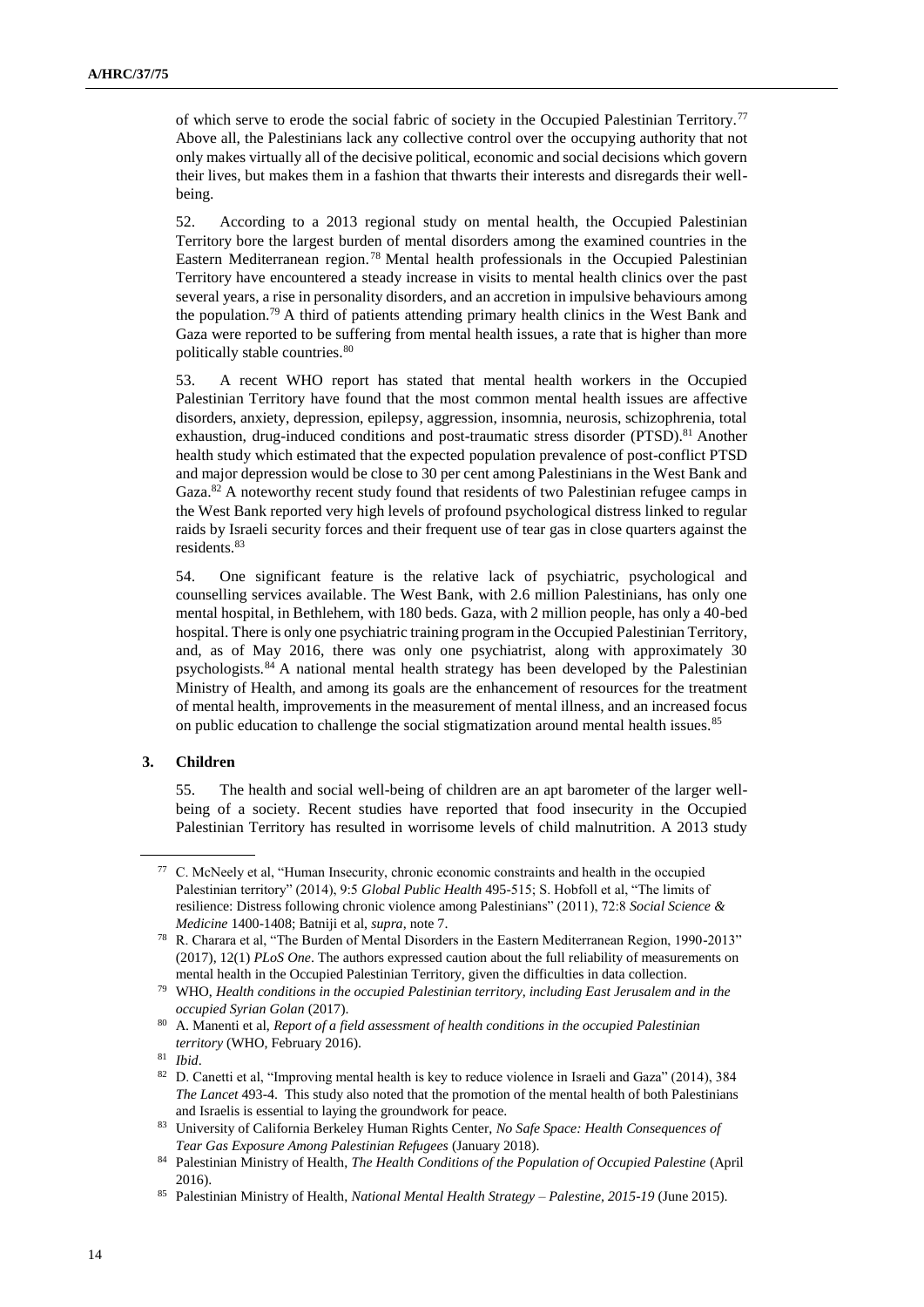found disturbing levels of anemia (26.5 per cent across the Occupied Palestinian Territory, and 30.8 per cent in Gaza), vitamin A deficiency (73 per cent across the Occupied Palestinian Territory) and vitamin D deficiency (60.1 per cent across the oPt, and 64.4 per cent in Gaza) among children ages 6 months to 5 years. These micronutrient deficiencies are strongly linked to poverty and poor nutrition. The study also found troubling levels of childhood stunting in the same age cohort: 10.3 per cent across the Occupied Palestinian Territory, and 11 per cent in Gaza. Stunting among young children is a consequence of chronic malnutrition, it is irreversible, and it has adverse life-long effects.<sup>86</sup>

56. A more recent study, conducted in 2014-5, focused on levels of malnutrition among children and their mothers in the Jordan Valley. This study found that 16 per cent of children under 5 years of age covered by the survey were stunted. Half of all the surveyed children (49.3 per cent) were anemic. This study also observed that 87 per cent of the land in the Jordan Valley is under full Israeli military or settler jurisdiction, and Palestinian use of these lands is prohibited; it noted that these structural barriers associated with the occupation significantly affect the overall health status of the surveyed population. $87$  While these levels of childhood stunting are highly concerning and are far too prevalent, other studies have indicated that there has been a general decline in the rates of wasting, stunting and underweight.<sup>88</sup> A recent study on water supplies and childhood development has drawn robust links between inadequate access to quality water availability, poverty and physical underdevelopment among Palestinian children living in 52 communities in the Occupied Palestinian Territory.<sup>89</sup>

57. A focused concern in recent medical literature has been on the mental well-being of children in the Occupied Palestinian Territory. A 2007 study that examined 3,415 adolescents living in the Ramallah District of the West Bank found a strong correlation between the humiliation induced by conflict conditions and a high number of subjective health complaints.<sup>90</sup> Chronic exposure to humiliation (defined as the subjective experiences felt by an individual who has been unjustly treated and debased) has been linked to higher levels of insecurity, depression, diminished personal freedom, poorer health, stress and of feeling broken or destroyed among Palestinians in the West Bank.<sup>91</sup> The aftermath of intense warfare fought among dense civilian neighbourhoods has resulted in a high PTSD rate among children in Gaza, <sup>92</sup> with one study estimating that the prevalence of PTSD among children in Gaza even before the destructive wars of the past decade ranged from 23 per cent to 70 per cent.<sup>93</sup> After the 2012 war on Gaza, a study found exceptionally high numbers of children (ages 11-17) experiencing personal trauma (88 per cent), and witnessing trauma experienced by others (84 per cent), all of which raised the potential of depression and PTSD.<sup>94</sup> In a related study, Palestinian mothers in the West Bank have reported that they feel a sense of helplessness, grief and strain on their mental wellbeing in the face of the anxiety and stress

<sup>86</sup> Palestinian Ministry of Health, UNICEF & University of Vienna, *Palestine Micronutrient Survey* (2013).

<sup>87</sup> Palestinian National Institute of Public Health, *Prevalence and Detriments of Malnutrition and Intestinal Infections among Children and their Mothers in the Jordan Valley* (2016).

<sup>88</sup> Manenti et al, *supra*, note 89.

<sup>89</sup> G. Shakhshir, "Association between water supply and early childhood development in Palestine: A descriptive analysis of demographic and health survey data" (2017), 390 *The Lancet* S25.

<sup>90</sup> R. Giacaman et al, "Humiliation: The invisible trauma of war for Palestinian youth" (2007), 121(8) *Public Health* 563-71.

<sup>91</sup> B. Barber et al, "Effect of Chronic Exposure to Humiliation on Wellbeing in the occupied Palestinian territory: An Event-History Analysis" (2013), 382 *The Lancet* S7.

<sup>&</sup>lt;sup>92</sup> A. Aziz et al, "Trauma, PTSD, Anxiety and Coping Strategies among Palestinian Adolescents Exposed to War on Gaza" (2014), 25(1) *The Arab Journal of Psychiatry* 71-82.

<sup>93</sup> A. Thabet et al, "Exposure to war trauma and PTSD among parents and children in the Gaza Strip" (2008), 17(4) *European Child & Adolescent Psychiatry* 191-199.

<sup>&</sup>lt;sup>94</sup> B. el-Khodary et al, "The effect of exposure to war-traumatic events, stressful life events and other variables on mental health of Palestinian children and adolescents in the 2012 Gaza war" (2018), 391 *The Lancet* S6. Also see K. Elessi et al, "The effect of the 50-day conflict in Gaza on children: A descriptive study" (2017), 390 *The Lancet* S11.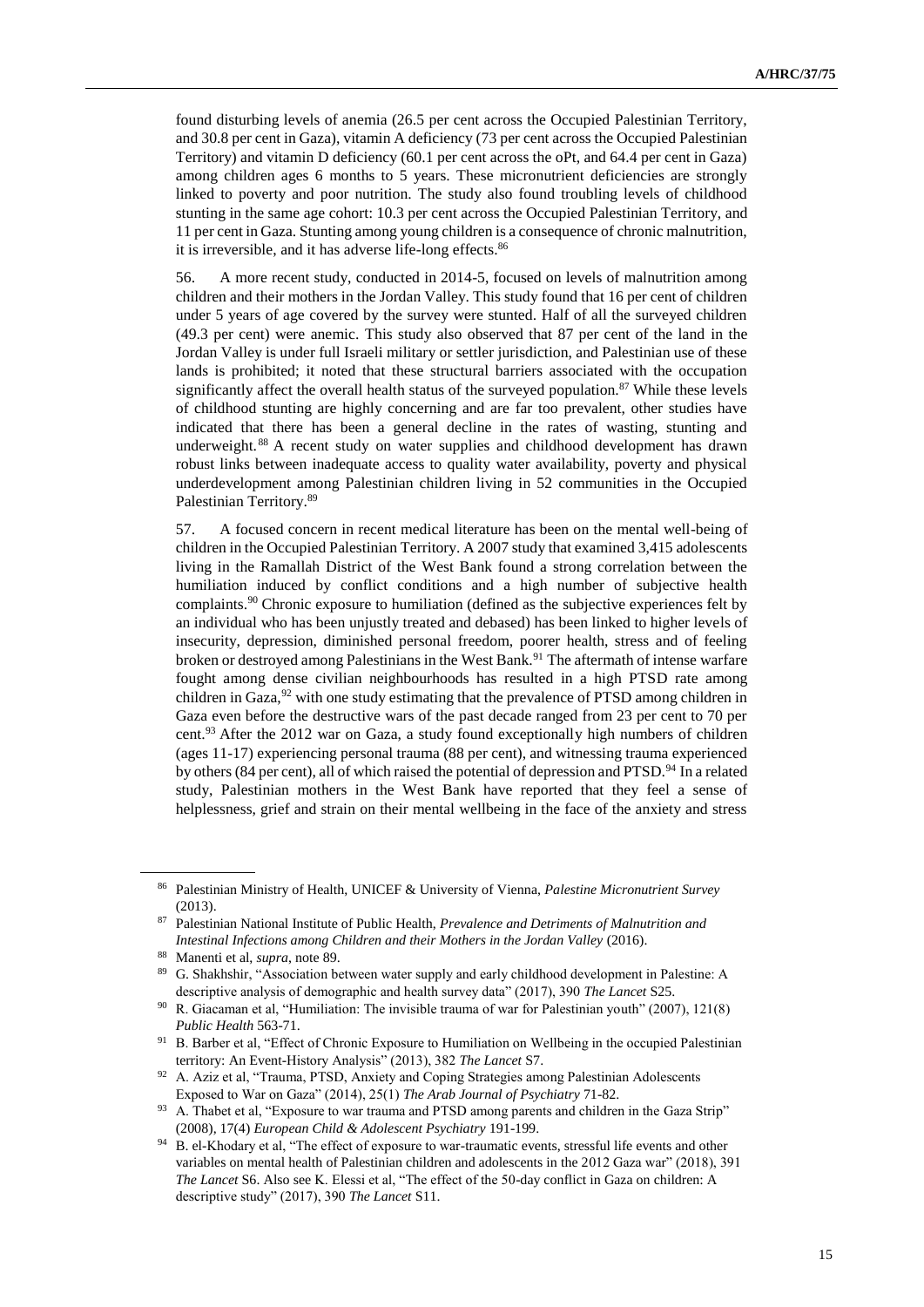experienced by their children in an atmosphere of political violence, economic insecurity and frequent threats to their personal safety.<sup>95</sup>

#### **4. Persons with Disabilities**

58. Persons with disabilities in the Occupied Palestinian Territory include those who acquired their disability at birth or in childhood, through life activities or during war and conflict. A 2011 survey estimated that approximately 7 per cent of the population in the oPt have a disability, as measured by the international definition of impairment and disability.<sup>96</sup>

59. One particular feature of the challenges of living with a disability in Palestine is the plight of those amputees in Gaza who lost a limb during the 2014 war. The 2014 war resulted in approximately 100 new amputees, adding to the 300 amputees in Gaza wounded by conflict between 2009 and June 2014, according to one study.<sup>97</sup> The same study observed the diminished ability of the Gaza health care system to provide quality care for the new amputees, including: (i) the lack of surgeons to adequately conduct proper limb amputations, (ii) the lack of resources to provide quality prostheses for the amputees, (iii) the destruction of Al-Wafa rehabilitation hospital by Israeli munitions during the 2014 war and the subsequent diminishment of rehabilitation services, (iv) the serious shortfall in rehabilitation beds, (v) the inadequate and insecure funding for rehabilitation services and (vi) the challenges in obtaining a health exit permit from the Israeli authorities to seek rehabilitation services outside of Gaza.

60. Additionally, amputees and others who rely upon wheelchairs or crutches for mobility face the challenges of navigating the ruined and crumbling infrastructure of Gaza. These issues are further compounded given the recent worsening of the electricity crisis. As much of Gaza is densely populated, with buildings having multiple floors, people with disabilities often rely on the use of elevators. With electricity operating only a few hours per day in some cases, simply leaving one's home can be nearly impossible. Similarly, electricity is essential for those who depend on motorized wheelchairs. The ability to participate in public life is seriously affected for these individuals.

#### **5. Palestinian Prisoners in Israeli Detention**

61. As of November 2017, the most recent occasion when the Israeli Prison Service released such statistics, nearly 6,000 Palestinians were being held in Israeli prisons for security-related offences, including 425 prisoners held under administrative detention.<sup>98</sup> The Special Rapporteur has previously expressed concern about Israel's use of administrative detention in contravention of international legal obligations, as well as the arrest and detention of children (A/71/554, paras. 18-24).

62. Credible reports of ill-treatment and torture of Palestinian detainees have been made in recent years, including incidents in which detainees have been subjected to sleep deprivation, stress positions and physical beatings.<sup>99</sup> A 2012 health study of a small cohort of prisoners released after a long-term incarceration found that all of them had developed significant physical and psychological issues arising from their imprisonment. The formers prisoners described overcrowding, poor nutrition, humidity, pest infestation, denial of family visits, and general lack of hygiene at the prisons.<sup>100</sup> A 2016 study which interviewed a large cohort of released prisoners reported that they suffered long-term effects to their mental

<sup>&</sup>lt;sup>95</sup> C. Sousa et al, "Mothering within the context of political violence: An exploratory qualitative study of mental health risks and resilience" (2017), 390 *The Lancet* S36.

<sup>96</sup> Palestinian Central Bureau of Statistics, *Disability Survey, 2011* (2011).

<sup>97</sup> PHR-I, *Amputees: The challenges faced by Gaza-Strip amputees in seeking medical treatment* (May 2016).

<sup>98</sup> https://www.btselem.org/statistics/detainees\_and\_prisoners

<sup>99</sup> A/HRC/34/38, para. 49.

<sup>100</sup> R. Wahbe, "Physical and mental health of long-term Palestinian political prisoners: A qualitative study" (2012), 380 *The Lancet* S23.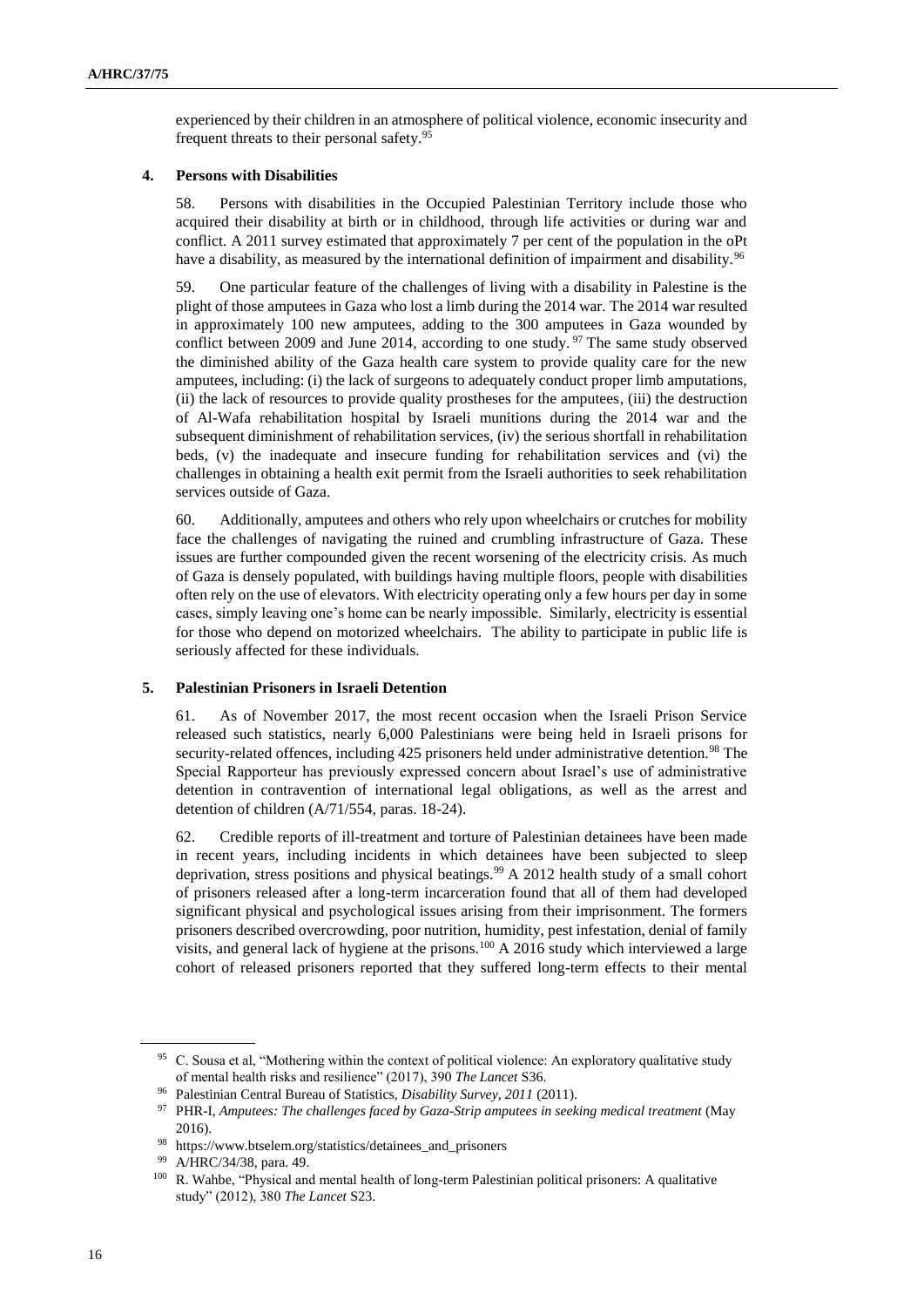health, with depression, anxiety and psychological distress as the most commonly-reported disorders.<sup>101</sup>

## **IV. Conclusions**

63. An occupying power has the duty, under international law, to ensure that the right to health – the enjoyment by the protected population of the highest attainable standard of physical and mental health – is fulfilled during the temporary period of occupation, consistent with its reasonable security needs. While fully respecting its legal obligation not to act covetously towards the territory and resources of the occupied territory, it would actively work to restore and enhance the health care system for the people under its effective control. It would not obstruct the access by patients and medical staff to hospitals and health clinics, either physically or bureaucratically. It would strive to create conditions of stability and security, so that the social determinants of health can advance, rather than retard, the flourishing of physical and mental wellbeing. It would promote equality of access to health care for all, with particular attention paid to the vulnerable and marginalized. The occupying power would actively work with the health institutions of the protected population to chart a progressive health care strategy for the future that also respected the coming restoration of full sovereignty. It would not discriminate. It would not torture or mistreat prisoners and detainees. It would not impose collective punishments of any sort. As a priority, it would provide all the necessary health services and supplies that the medical institutions of the protected population are unable to deliver themselves. Ultimately, the occupying power would understand that leaving behind a thriving health care system, aligned with robust social determinants, at the end of the occupation provides the best opportunity for peace and prosperity to endure.

64. Measured against these obligations, Israel has been in profound breach of the right to health with respect to the Occupied Palestinian Territory. Its avaricious occupation – measured by the expanding settlement enterprise, the annexation of territory, the confiscation of private and public lands, the pillaging of resources, the publicly-stated ambitions for permanent control over all or part of the Territory, and the fragmentation of the lands left for the Palestinians – has had a highly disruptive impact upon health care and the broader social determinants for health for the Palestinians. While the Palestinian Authority (which governs in parts of the West Bank) and the authority in Gaza have some agency over the state of health care in the Occupied Palestinian territory, Israel's conduct of the occupation bears the ultimate responsibility. At the heart of this chasm between the right to health and the harrowing conditions on the ground is what Dr. Paul Farmer has called the pathologies of power: the enormous gap in situations of structured inequality between those who control the power to decide and those without power who must bear the consequences of these rapacious decisions, until some combination of a vision for justice, an organized opposition and the display of an international conscience can bring these disparate relationships to an end. Palestinian, Israeli and international human rights organizations have persuasively demonstrated both the inequities in the health and social conditions in the Occupied Palestinian Territory and their substantive relationship to Israel's occupation. That leaves to the rest of us the obligation to act decisively and effectively.

### **V. Recommendations**

65. **The Special Rapporteur recommends that the Government of Israel comply with international law and bring a complete end to its 50 years of occupation of the Palestinian territories occupied since 1967. The Special Rapporteur further recommends that the Government of Israel take the following immediate measures:** 

(a) **Comply fully with Security Council resolution 2334 (2016) concerning the settlements;**

<sup>101</sup> Manenti et al, *supra*, note 89.